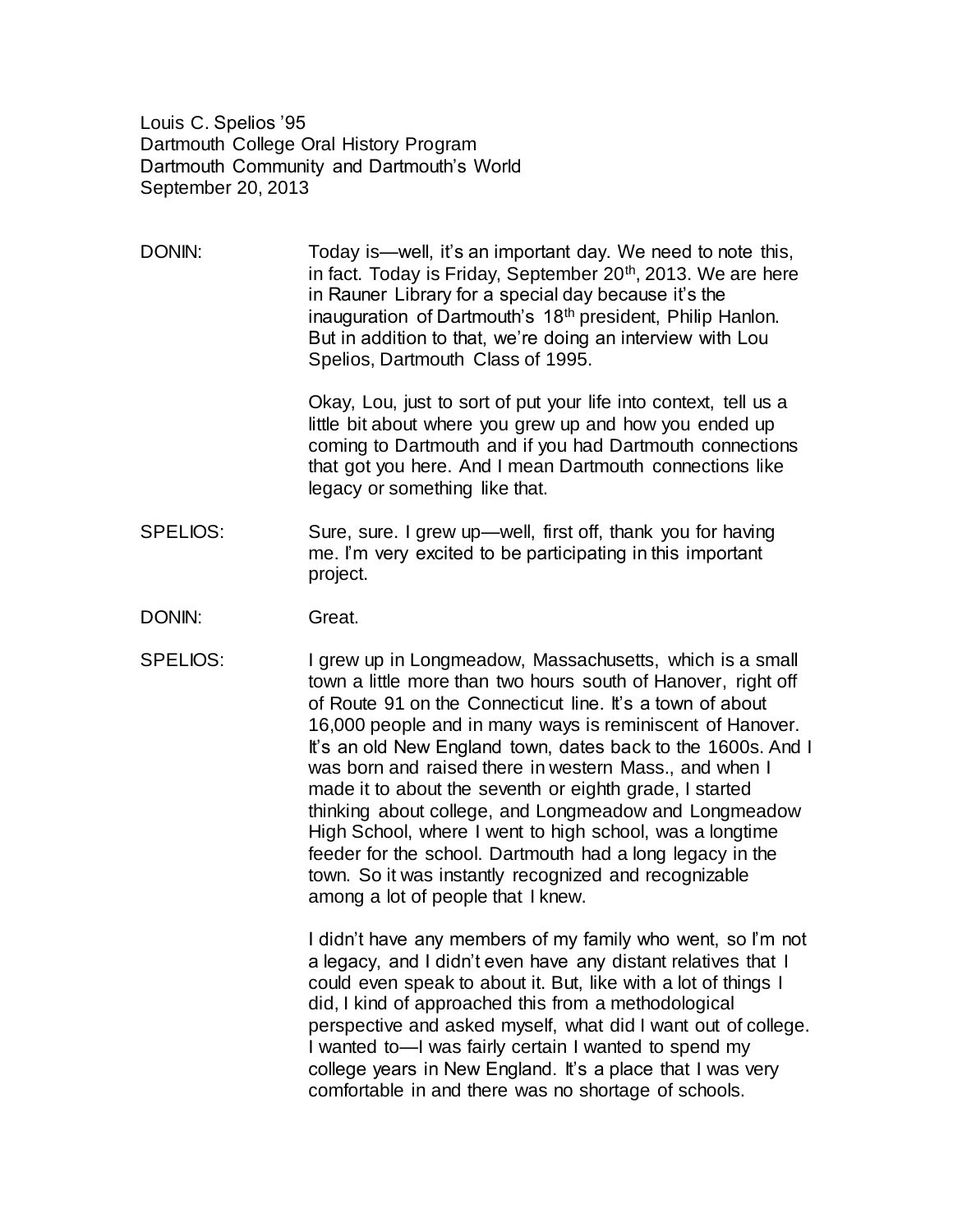But I quickly decided that I wanted to go to a smaller school. I wanted to go somewhere where I could spend time off campus, if I chose to, pursuing my academic interests. I wanted to go someplace that was friendly and dynamic. And so—in those days, of course, there was no Internet, so this is now—this is the '80s, right?

- DONIN: Mm-hm, mm-hm.
- SPELIOS: And so I just started ordering catalogs, and so I'd get books in the mail, and I'd start flipping through it, and, of course, they're all nice. They all have nice glossy pictures. But this Dartmouth thing always was kind of sitting out there because I had heard about it, and I quickly honed in once I received the materials, and I started doing a lot more research and started talking to people in town who either knew people who went or went. And everything I was hearing said, *This sounds right to me.* So by the time I got to eighth or ninth grade and, having made—and coming up here was also—it was convenient.
- DONIN: It was easy.
- SPELIOS: It was easy, right. So being able to come to campus and walk around and kind of get the feeling, get the vibe of the campus, it seemed very, very right. So for better, for worse, by the time I was a freshman in high school, I decided this is where I wanted to go.
- DONIN: Wow.
- SPELIOS: Yeah, which is—for anyone who has kids is—I mean, now that I'm older, I can understand how really dangerous that could be, but, I just was very fixated on it, and so it became for me kind of a *cause célèbre* and a motivator. So, everything I was doing—I want to make sure that I'm doing the right thing, I'm working as hard as I can, and I'm positioning myself to apply when the time came. And my feelings became more and more intense. I became more and more kind of personally invested in it.

So by the time I was a senior, not only was it a foregone conclusion I was gonna apply, everyone in my class knew I was applying. It was just—because I had talked about it for so long.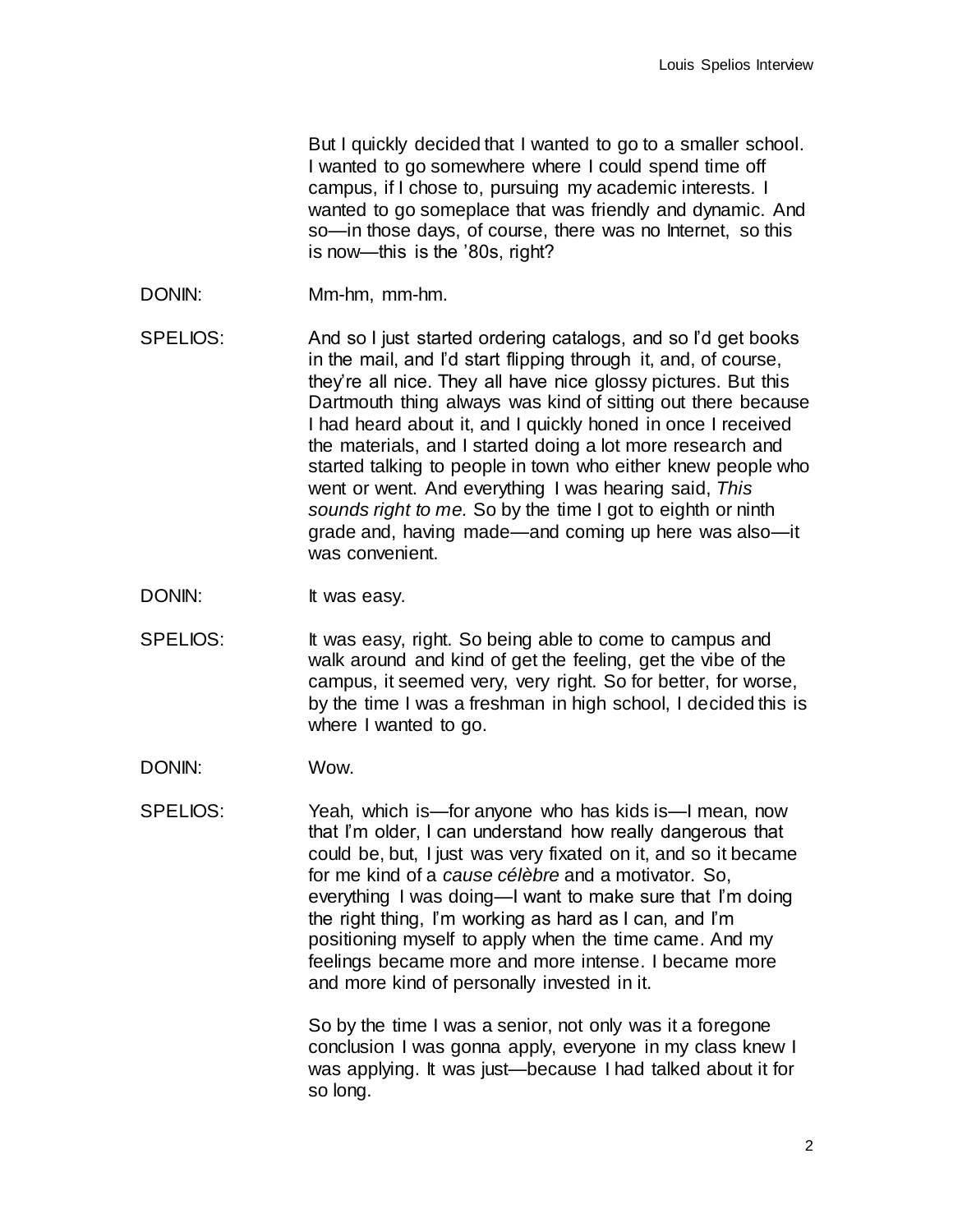- DONIN: And your guidance counselor-
- SPELIOS: And my guidance counselor was already all—like, they saw me coming and said, *Oh, yeah, here comes a guy who's applying to Dartmouth.*
- DONIN: So how did you sort of stay up on Dartmouth? Did you visit often?
- SPELIOS: Periodically. I mean, so I might come up maybe once or twice a year, and it was never for more than a few hours. I mean, I didn't stay overnight until I was actually into my senior year. But, it was only a couple hours, and, for my parents—they like coming up here, too. There was plenty to see. We would stop at Lou's [Diner] and have something to eat, or we'd go to EBA's, and so it was a nice day trip when we, for lack of a better word, had nothing else to do.
- DONIN: Right.
- SPELIOS: And, we'd pick up a t-shirt or pick up something to wear, and it was just kind of fun. But once I applied, the whole thing became very, very—much more serious, and, like for any student applying to school, it's nerve wracking. But the news was good, and—
- DONIN: Did you apply anyplace else?
- SPELIOS: Yes. Yeah, I looked at Middlebury, and I looked at Bowdoin, I looked at Amherst and Williams and also Cornell. But, I mean, in retrospect,—none of those—I mean, with the possible exception of Middlebury, those schools were really not comparable to Dartmouth in terms—I mean, when you really look at what I wanted out of school and how I wanted to feel when I was here, I don't think that—I mean, they all would have been far distant second choices for me—I mean, had it worked out that way.

So anyway, yeah, the news was good, and the rest is history, right?

DONIN: Fantastic. Yeah.

So getting ready to come up here, did you feel prepared academically?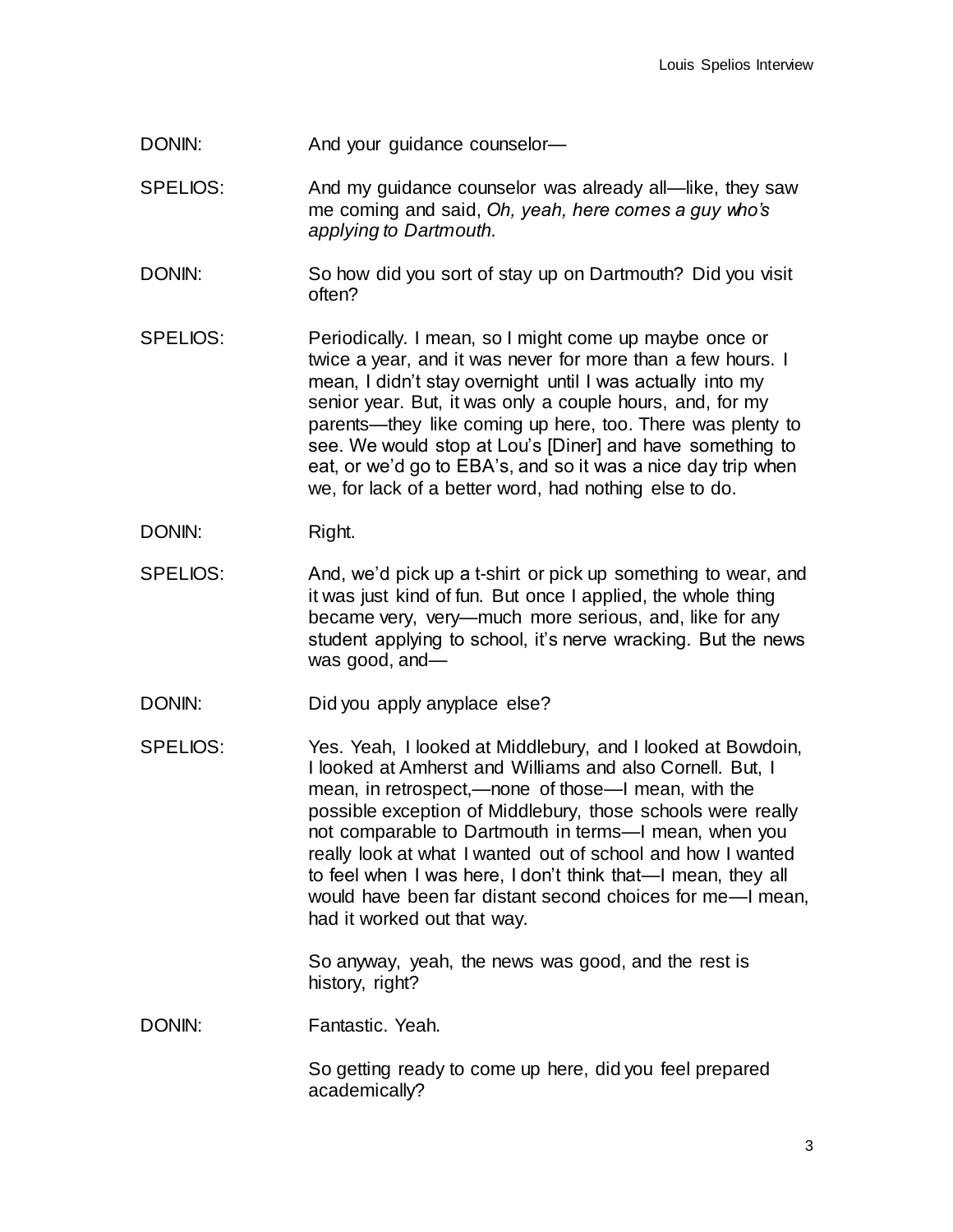- SPELIOS: Yes. And, this is one place where I was very fortunate. Longmeadow High School is a very competitive place. We used to say when I was there that there was absolutely no reason to go to private school; it's a waste of money because Longmeadow was more competitive and just as good as Loomis Chaffee or Deerfield or some of the other ones that were in the area. I wouldn't go so far as to say that it was as good or as competitive as Andover or Exeter. It wasn't But it was—
- DONIN: A good, solid education.
- SPELIOS: Very solid. Widely considered as one of the top three, four, five high schools in Massachusetts. So I was used to working hard. I was used to the competition. I was used to not always being one—that it was okay to—at Longmeadow it was okay sometimes to get an A minus or a B plus. And fortunately, Dartmouth felt the same way. Because it happens. Being first or second or third in class at that high school was an incredible accomplishment.

So I came here, and I really didn't know what to expect, however. I mean, Dartmouth is a formidable place, and there are a lot of very talented people here. But in talking to my classmates, particularly early on freshman year, I think there were a lot of people that were stunned—

- DONIN: Yeah.
- SPELIOS: —at how competitive—how intense Dartmouth is and how bright your fellow classmates are. I think there are a lot of people come here who are used to—I won't say mail it in but, people with a lot of natural intelligence and, with some moderate effort, can quickly in a lot of places end up first in class. And so you take that and an SAT score, and you're already—you're well down the road.
- DONIN: Mm-hm.
- SPELIOS: So that wasn't—getting in and kind of melding in academically wasn't an issue for me.
- DONIN: That theme has come up in these interviews, that people who were used to being first in their class in high school had a bit of a shock the first term.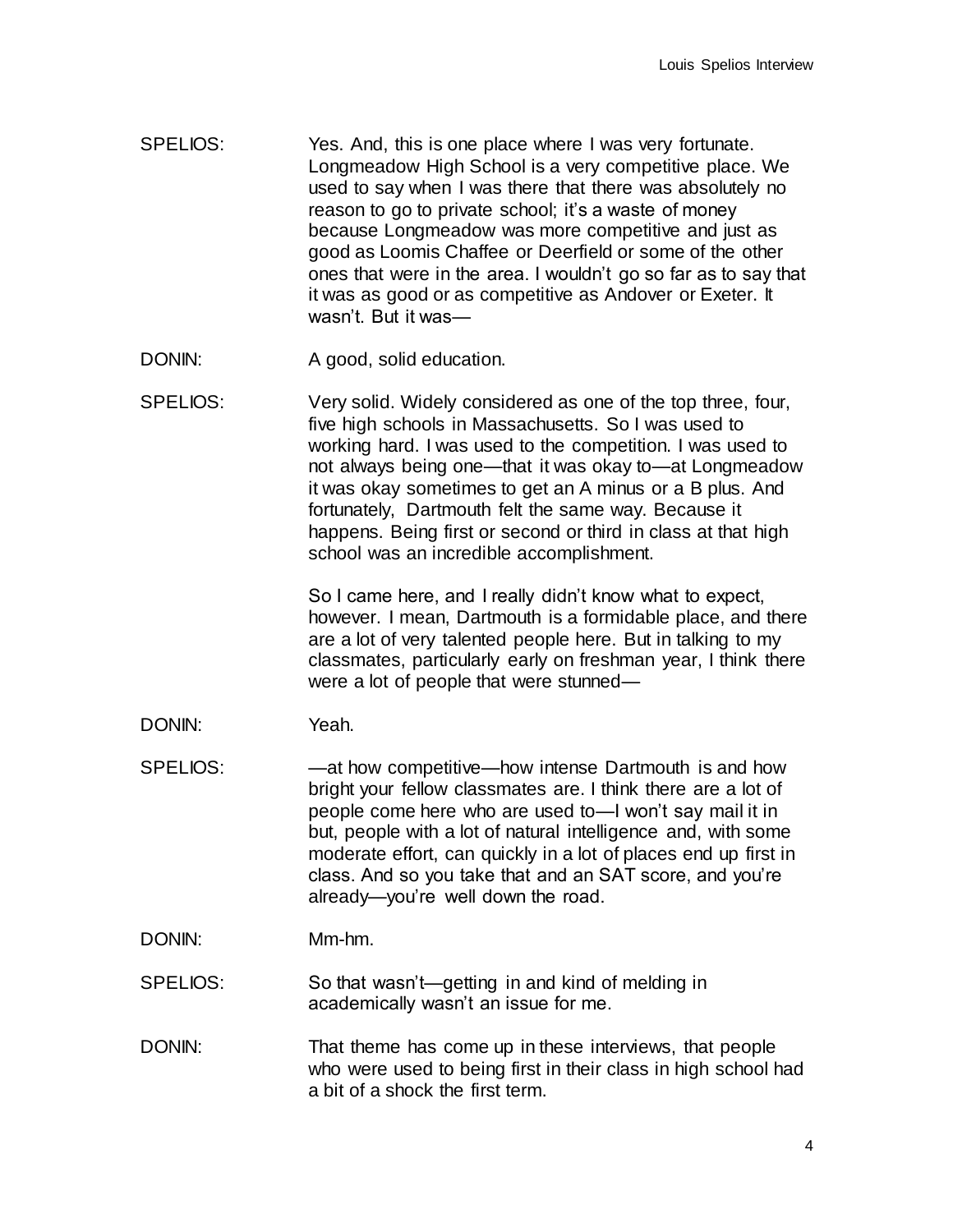SPELIOS: Right. Yeah. Truly so.

DONIN: It took them—they stabilized maybe by the end of their freshman year, but it was pretty shocking.

- SPELIOS: Yeah, and it's shocking, and in some cases it was demoralizing. I mean, I can remember having conversations with people saying, "Really, should I be here? Maybe I should drop out and go back home." There's an excellent advising system here in the dean's office, and certainly among ourselves, too, that those few people you felt like were coming up on the precipice—kind of taking them back, saying, "It's gonna be okay"-
- DONIN: Mm-hm.
- SPELIOS: —and, in some limited cases, giving them some additional academic support—
- DONIN: Sure.
- SPELIOS: —was certainly warranted. But, everyone who was here belongs here, and that was the hard message, I think, to deliver for those that were truly shell-shocked by the change in atmosphere, academic atmosphere.
- DONIN: So let's hear what you discovered when you checked in to your dorm. What dorm were you in?
- SPELIOS: I was in Hinman, which is no longer here. [Laughs.]
- DONIN: Now, where was Hinman?
- SPELIOS: Hinman was in the River Cluster.
- DONIN: Oh, yes. Okay.
- SPELIOS: So it's all the way down Tuck Mall, so there was—at the time, there was French, Hinman and McLane down there.

DONIN: That's right.

SPELIOS: And then there was also, across from that, Maxwell and Channing Cox.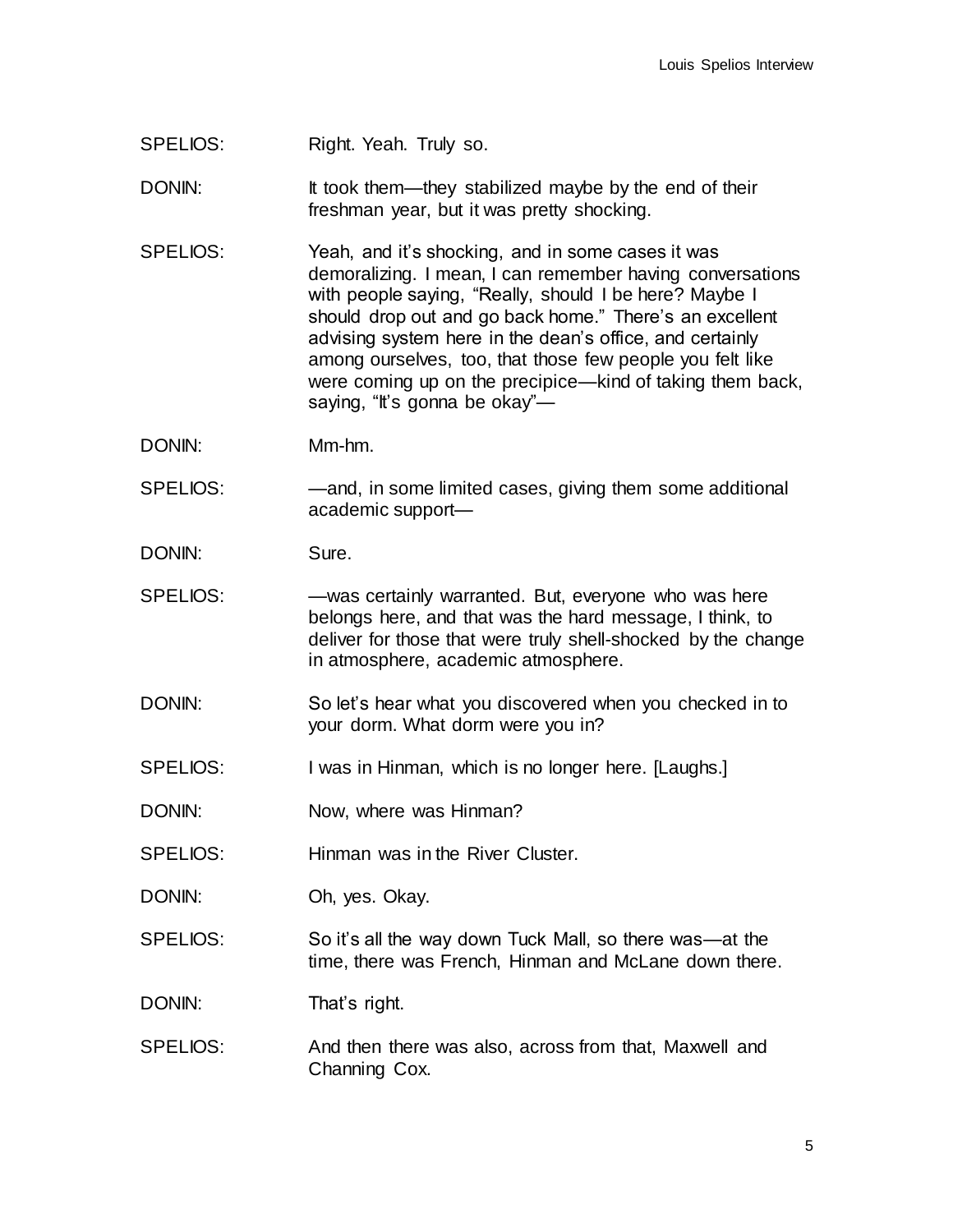## DONIN: Oh, yes.

SPELIOS: Right? And the River Cluster, where—at the time—now, this is 1991—and it was the case for I think years before and some years after—it was a place where you put a lot of firstyear students.

DONIN: Yep.

SPELIOS: And there are pluses and minuses associated with it, but I think the pluses are—the list of pluses are a lot longer. So, a significant portion of our class was down in the River, and my floor was, for the most part, freshmen. The initial complaint on Hinman was that it was too far, particularly in the winter, for people who weren't used to the cold. Now, that wasn't me because I grew up in the Northeast, but that's actually a minority here, people grow up in the Northeast.

> But it was a great community. There was—and the other thing, too, about freshman housing—and I knew this after the fact, as I lived in the Choates as a senior—is that there is a lot more attention, and there's a bigger budget allocated to acclimation, assimilation in these dorms than there is in the, quote-unquote, more popular dorms, which at the time were in the East Wheelock Cluster, Massachusetts, and Fayerweather.

And so, we—I would say because there were a lot of us down there, because of the perceived distance, we all quickly bonded. I'm to this day—my two best friends are people who lived—were my roommate and lived two doors down in Hinman.

- DONIN: Nice.
- SPELIOS: That was—I mean, these are people that I met literally as I was moving in.
- DONIN: So what was the gender makeup in those days? I know women didn't reach parity here until '95, but were there women on your floor?
- SPELIOS: Yes. Yeah, it was a co-ed floor, and it was, I would say, roughly equal on the floor in terms of men and women. In our class itself, I believe we were 52-48 male. And you're right: it took—I think in '95—so that would have been the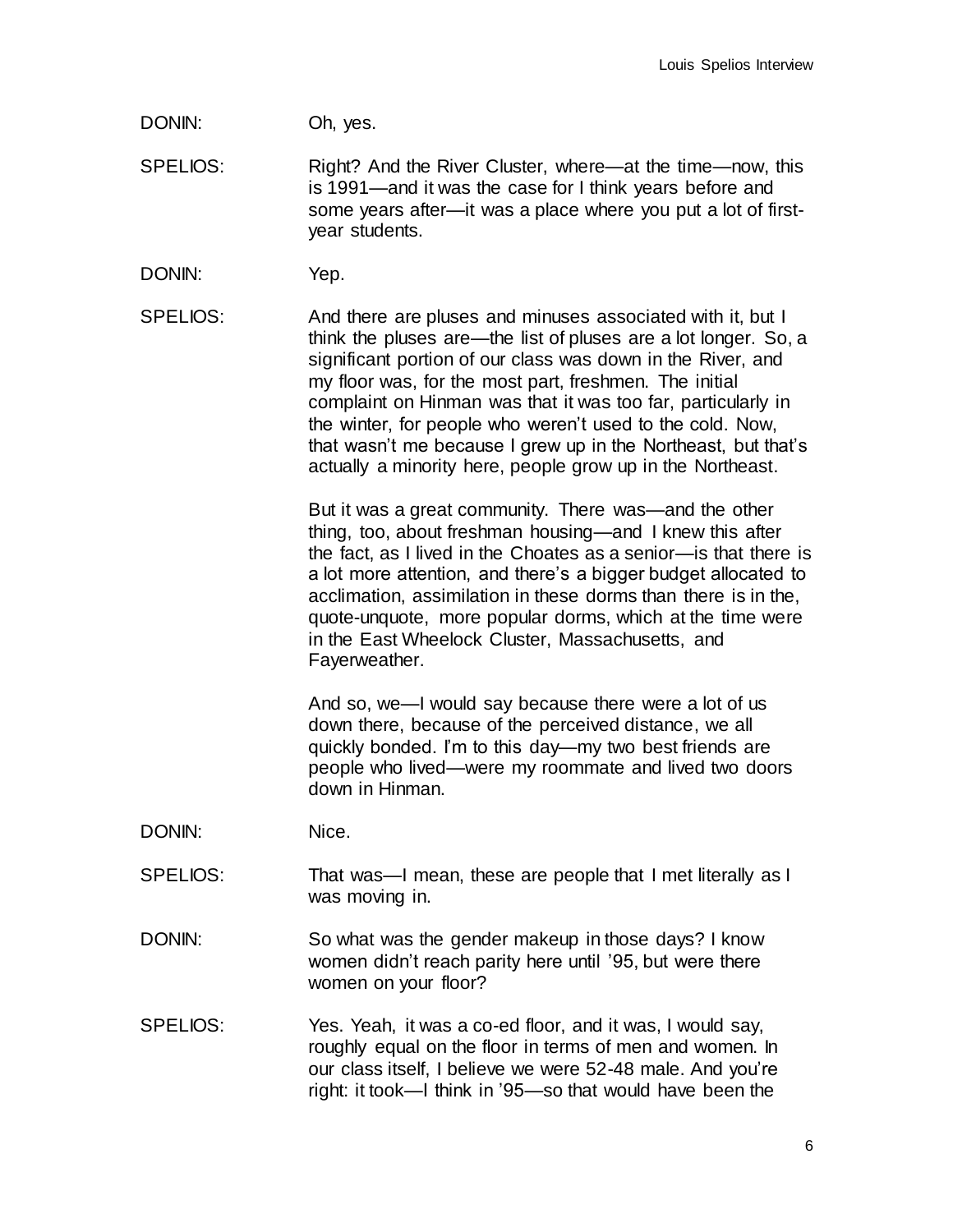class of '99—there was actual parity, and in subsequent years there's been more women than men.

- DONIN: Right.
- SPELIOS: So it was pretty close-
- DONIN: You were close.
- SPELIOS: We were close, but the classes ahead of us—there was a little more of a delta, and it was—we were close enough to some of those years, where it was 60-40 and 70-30, that certainly some of the legacy of that, we still felt on campus. But within our own class, it was somewhat of a non-issue because we were very close in terms of parity.
- DONIN: So you spent the first year in Hinman.
- SPELIOS: Yep.
- DONIN: And then what happened?
- SPELIOS: So I was in Hinman first year fall, winter, spring, and then I wasn't here in the summer. I had one of those kind of bum summer jobs everyone has when they're 19, right?
- DONIN: Mm-hm.
- SPELIOS: [Laughs.] And then I came back, and I was on campus for fall and winter of my sophomore year, and I was back in Hinman at that time. And, I didn't ask to be back at Hinman; I actually wanted to be in one of the more popular clusters, but as a sophomore, your housing number is very, very high—or low, I guess you would probably describe it. So I got put back in Hinman, which was fine to me. l lived the floor up from where I was.

And then I took off for my sophomore spring and worked, then I was back sophomore summer, and sophomore summer I was in Gile.

DONIN: Oh, great.

SPELIOS: Which was great. That was fantastic. And actually I was in the basement of Gile, which was a further plus because when it got hot it wasn't hot. That basement level, the single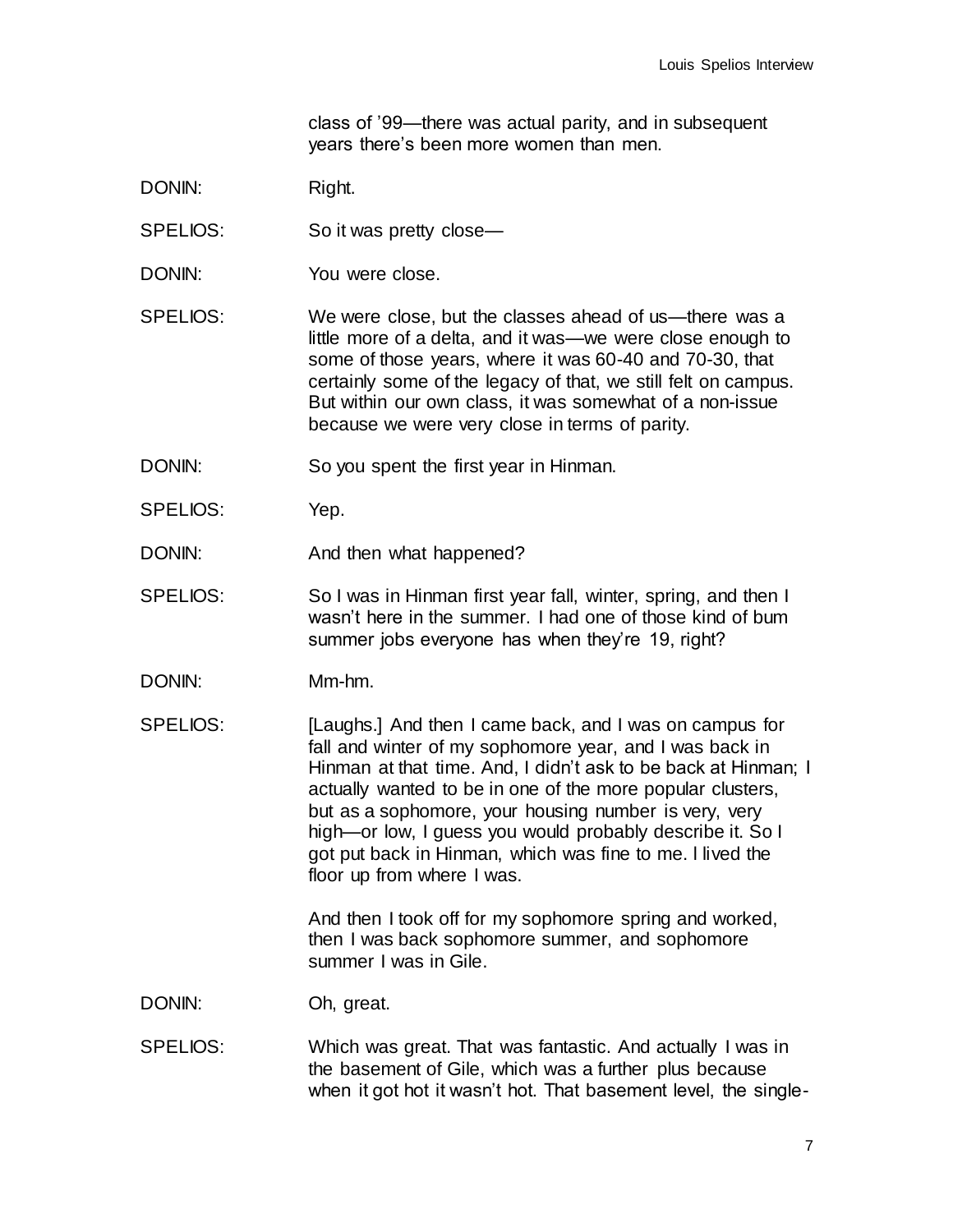digit rooms were always cool. As a matter of fact, it ended up being kind of a popular place for people to come 'cause I had a room that was kind of always around 70 degrees.

- DONIN: Oh, perfect.
- SPELIOS: And there were some days—it does get 80s and 90s up here, so that was a fantastic time. And then I was on fall, winter of my junior year, and I lived in Rip/Wood/Smith. And then I was off campus my junior spring.

I did the government FSP in Washington, which we can talk about. It was also something that I had put on my list of things I absolutely wanted to do here. If you get back to what I was looking to do in college. I was a government major; I was very interested in the American political system and particularly in elections. And so kind of being down there and being able to work on Capitol Hill was a fantastic—

- DONIN: Exhilarating.
- SPELIOS: —exhilarating, absolutely exhilarating experience, and to get academic credit for it was beyond a gift. And then also I was off junior—that following summer, and then I was back on my senior fall, winter, spring, and I lived in Brown, which is in the Choates.
- DONIN: Oh, Brown. Okay. In the Choates. Okay. Yeah.
- SPELIOS: So I had a lot—I was kind of all over the place, but I had an emphasis, I guess, on mass junior housing, I think is probably the way to describe it, 'cause my housing number wasn't good, and once you get it, you don't—you can't draw again.
- DONIN: Right, right.
- SPELIOS: So—but that was—in the end, I—especially when you look back on it,—and I walk around campus now—I think we all overblew the differences between these places. For one thing, Hinman isn't far. The River really isn't that far. There's nothing wrong with the Choates. It's just that, like with any community or with any social structure, rules are quickly developed as to what is more or less attractive. And, to say that you are a one-minute walk from the dining hall versus a five-minute walk from the dining hall—it is irrelevant to me. I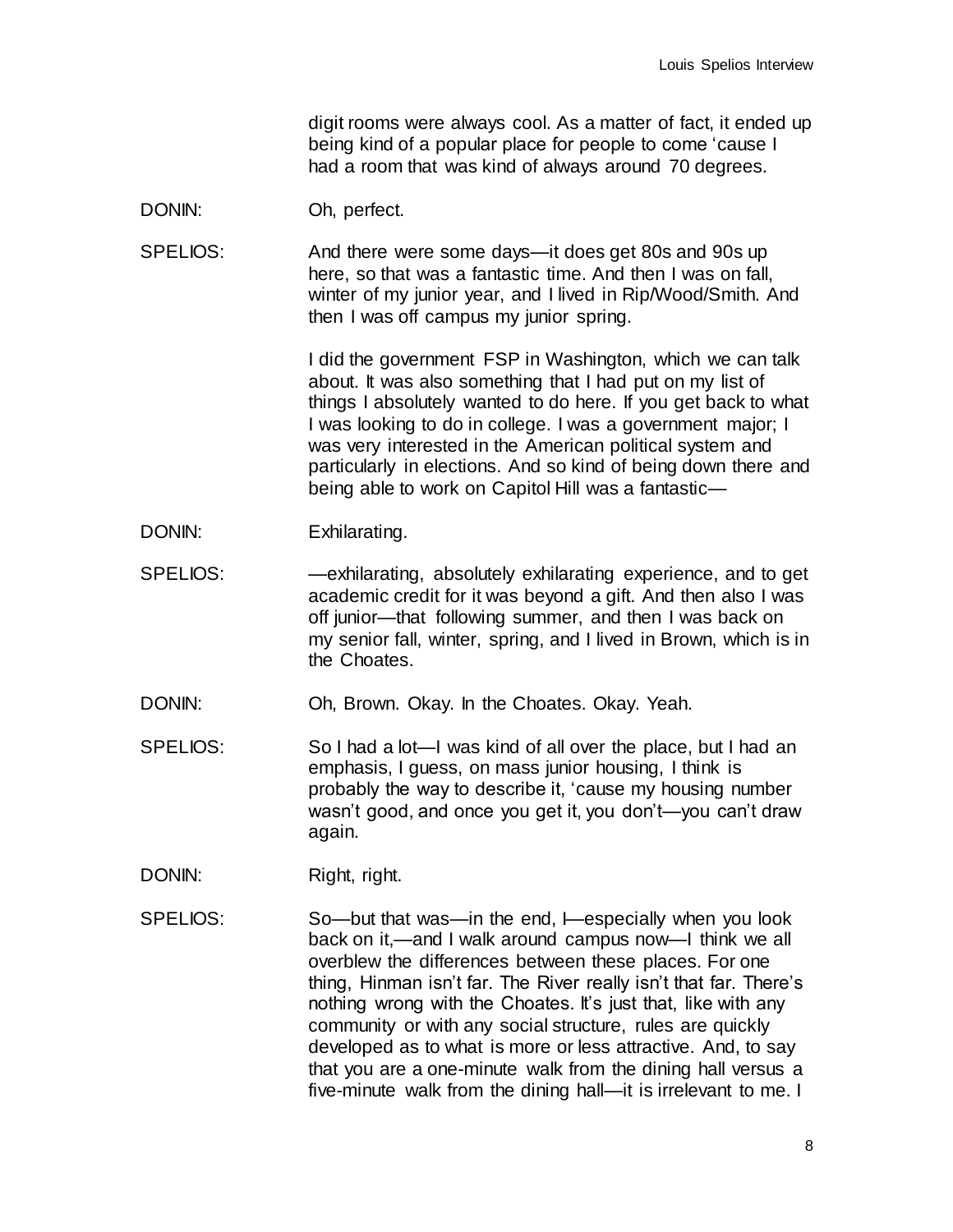mean, I commute to work an hour a day. And I would kill to be five minutes from anything at this point, right?

DONIN: Yes. Right.

SPELIOS: And that's what we were fighting about, was whether we were one minute or five minutes away.

- DONIN: Right, right.
- SPELIOS: So I—all these places were great. And, as I mentioned before, Hinman was ultimately demolished when they did the expansions over—down there for Thayer. I like what they did. When they made the announcement they were gonna take the dorm down, there was a lot of us who were just—it kind of hit us—it hit us in the gut. 'Cause that was the first thing we knew. We lived there. And to say you're just gonna tear it down? Why?
- DONIN: Yeah. It's painful.
- SPELIOS: It's very painful. And some people actually—a couple of my classmates who live close enough drove up and took some final pictures of it—
- DONIN: Ohh!
- SPELIOS: —and sent pictures around, saying, "This is the last time you're gonna see it."

DONIN: Yeah.

SPELIOS: But actually it was a little pang. A little pang of sadness.

- DONIN: Yeah, I'm sure.
- SPELIOS: What they put up there is a lot more useful, I will admit, and it's a lot more modern.

DONIN: Right.

So let's take a look at your sort of social group and your social life. Did you have an intention to become part of the Greek system when you got here?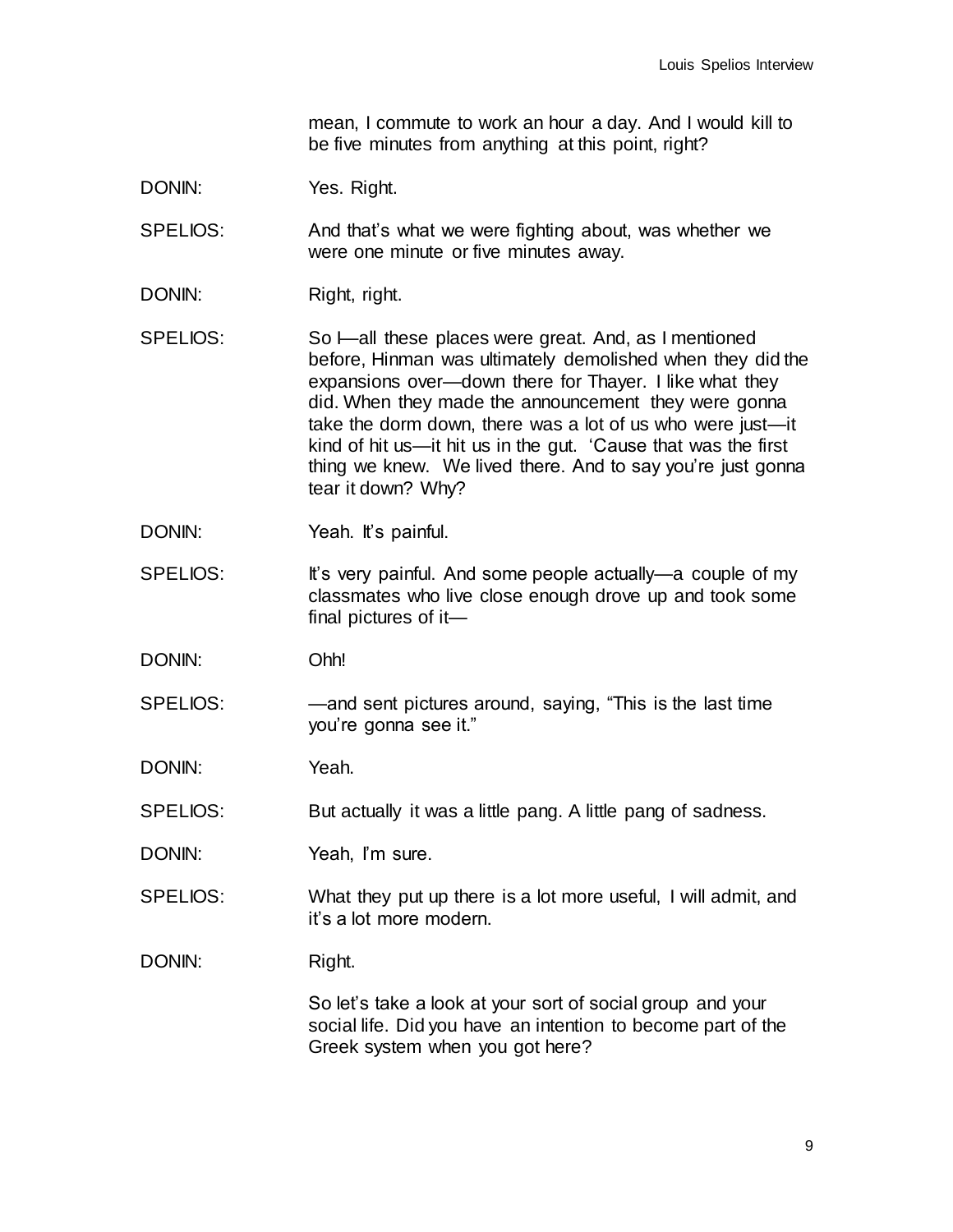SPELIOS: I was undecided when I came here. I didn't—I knew of it and, like today, there was always a lot of conversation about it, but I kind of went in with somewhat of an open mind, but I approached it from a somewhat different perspective than I think a lot of my classmates—at the time, now—just to put a little bit of perspective—about half of the campus joined a house. Today I understand it's closer to 70, 75 percent, so that's—I mean, that's in and of itself a different dynamic. But among the half that did join, those were most of my social group.

> We started—then as now, you can't join a house until you are a sophomore, but the participation in the system commenced fairly early. And it was very clear to me that the people that I associated with frequently were all becoming very serious about joining houses. I was somewhat agnostic about it, and I saw the pluses; I could see the minuses.

But one thing that appeared to me very—kind of maybe midway in the process—is that I could maintain those relationships, participate in the system and not become a member. It's one of the quirks about Dartmouth that doesn't exist at a lot of other schools. I went to Vanderbilt for law school, and, I asked—I would talk to people there, especially if you went to the undergrad—and, you couldn't step foot in a fraternity or a sorority without being a member or without being a member of one of the other houses. You couldn't participate in the social system at Vanderbilt, really, without being a member. And this is true at a lot of schools.

Here, the rule is exactly the opposite: You can't exclude people. It is a violation of college policy to exclude people based on—from any event that you're having, based on membership. And so I was—and in retrospect it may not have been as valid—I was a little concerned about choosing a house and, in so doing, finding myself a little—maybe more distant from some of my friends who were in other houses because I chose that house over another house.

And so, this is a recurring theme in my personality, is I'm a facilitator. I like to find common ground, right? And so my conclusion at the time was, *Well, the common ground here is actually not to join a house but to be active in the system, to be active in what goes on on this campus*, and so, I had friends who were in Zeta Psi, I had friends who were in Chi Gam, I had friends who were in Gamma Delt, I had friends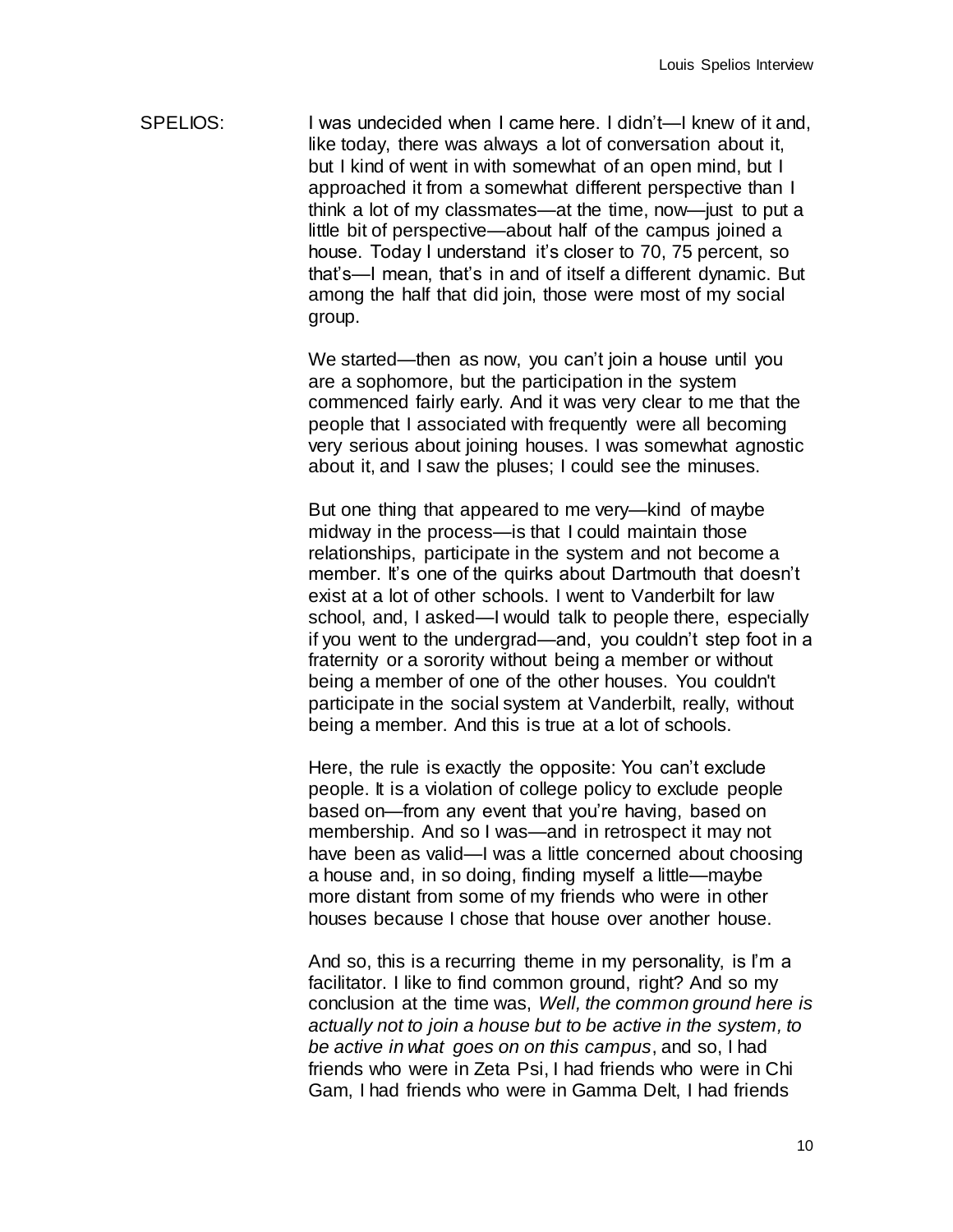who were in Bones Gate, and so you can run down all of Greek Row, and I had people in all these places.

And so when I felt like going out or felt like socializing, I'd pick a house that was having something. I'd walk in, I'd see my friend, and that was the end of the conversation. There was never—there was never any pressure put on me at any time, to say, "If you want to keep coming here, you need to put up or shut up." Never happened.

And that, I think, is one of the beauties of the system here, that you can make those kind of individual decisions and still be an active part of the community. And so—and, I understand that if you—if you do join a house, that, you have some opportunities to really get to know a group of people much better. There's a bonding element associated—there's an—after graduation, there is—there is a referral network. There are connections that are developed across classes, within houses. There's all kinds of things. I mean, you come back to reunion—those connections become key parts of the reunion experience here.

So, I recognize all that, and by not being a member, I don't participate in some of those things, but I don't—it's okay because I feel like I got out of it what I wanted to get out of it, and I felt like I got to take advantage of a lot here by doing it my way.

- DONIN: So you didn't experience any of the sort of downsides of being unaffiliated, as they say.
- SPELIOS: No, I didn't, and I've spoken to people that will tell you that they felt like there were downsides, that they didn't feel like they were a valued member in this community, that they felt somewhat left out. And in my—my reaction to that—and, again, just take it face value—my own approach was that whether or not you're in a house and, I would say, whether or not you're at Dartmouth or any other place, it is what you make it, right?

DONIN: Mm-hm.

SPELIOS: If you feel like you were left out because you were not in a house, well, maybe it's because you were excluding yourself. I mean, there was no one in any of these houses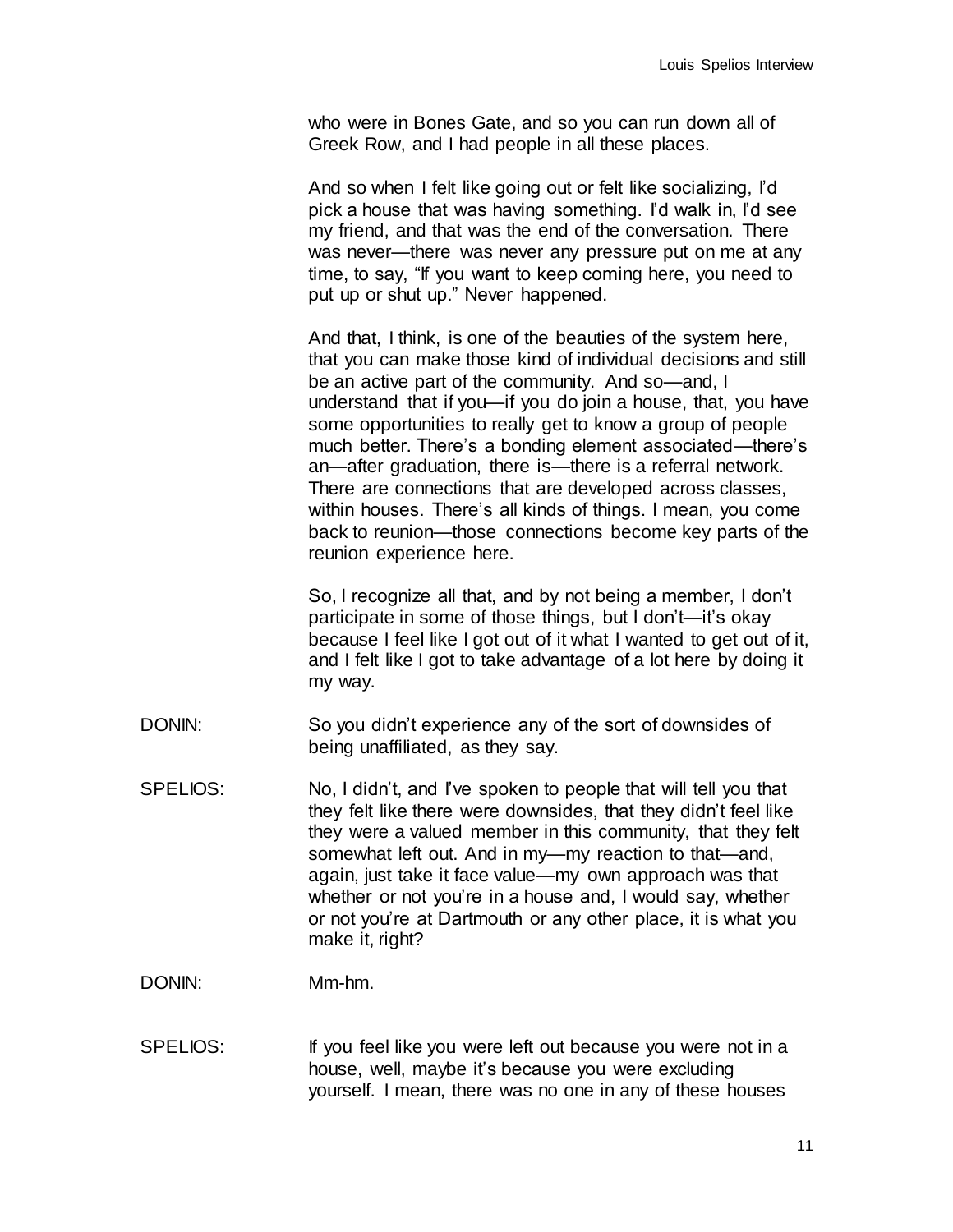that said that you couldn't come in and develop relationships and friendships and couldn't be with who you wanted to be. I think there were then—I'm sure there are now—people who very much do not want to be part of the Greek system. They have their own reasons to why they don't think, that it's representative of their own values or they don't appreciate, how people in Greek houses choose to celebrate their Friday and Saturday nights, or whatever it is. And that's fine. But it's still incumbent on you to seek out people who have similar views. And to the extent that you lock yourself in your room and say, *Oh, woe is me because, half the campus is a member of a house*, well, that's—I have a hard time sympathizing with that.

I think it needs to be addressed. I think that—one thing I see now that I probably saw less of, 20 years ago is a real effort on the part of the school to advertise alternate programming on campus. Alternate programming was always here, and I certainly—I'd seek that out, too. I mean, I didn't—one of the keys—or one of the benefits of not being in a house is that I didn't have a schedule when I had to be there, right?

- DONIN: Mm-hm.
- SPELIOS: I mean, when you join, there are commitments, there are personal time commitments that you're expected to honor as a member, and so I kind of got—I got to pick and choose. I mean, the things—I'd go and do what I wanted to do, and then if there was something going on at Collis or I wanted to go see a movie or there was something going on at the comedy club or whatever it was, or if I just felt like pursuing a particular activity, that was my choice. And it was always there, but, yeah, you have to sort of—you have to lift your head up and say, *Well, where is it?*

I think, today there's a little more spoon feeding as to answering that question, and perhaps it's done as a reaction to those that say, *Well, if I'm not gonna go and spend time in the Greek system, then what I am gonna do here?*

- DONIN: Well, with the amount of social media that's out there now, it's so easy.
- SPELIOS: It's—right.
- DONIN: As you say, it is totally spoon fed.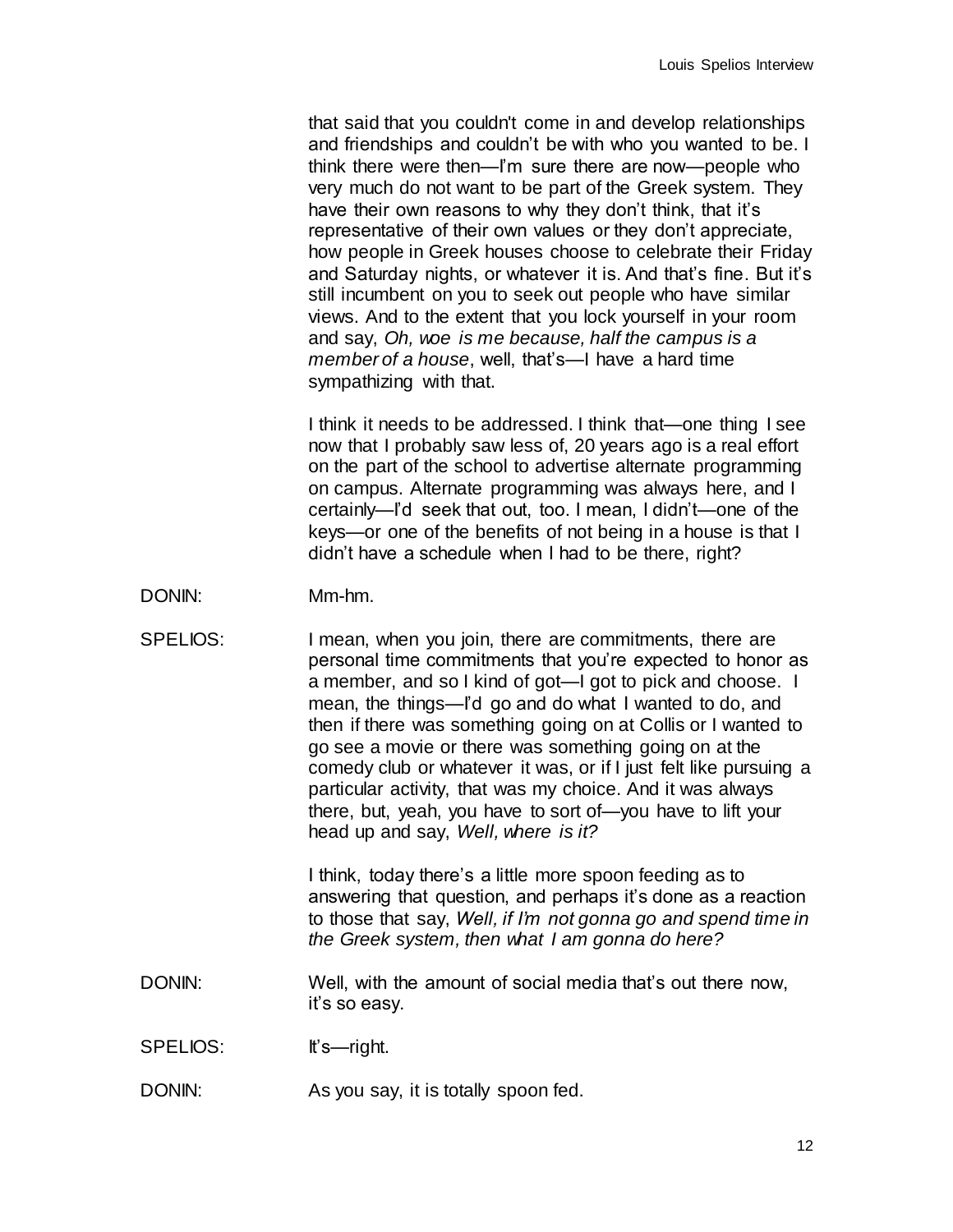SPELIOS: Yes.

DONIN: There's more than you can possibly choose from.

SPELIOS: Right. So now you *really* have no excuse.

- DONIN: Right.
- SPELIOS: Right. And if you can't—between the dozens of various options that are going on at any given night here—if you can't find something to do, you aren't gonna be happy anywhere. I mean, I don't care if you're here, if you went to Harvard or Middlebury or any of these places, it's not city versus rural, it's not small versus big, it's you. And that maybe that needs to be addressed.

I mean, college is a growing experience for a lot of people, and, my own view is if you see somebody like that, it would be the right thing to do to raise your hand and either suggest they talk to somebody or just maybe go around them and find someone who can seek them out and do something about it because I think every example of this can be addressed.

- DONIN: So the increasing diversity of the Dartmouth community, as we call it,—
- SPELIOS: Mm-hm, yeah.
- DONIN: —offers chances for people to find their community, whatever that is,—
- SPELIOS: Right.
- DONIN: —either through the social interactions or, in fact, the—the tons of activities and groups and, intramural sports—
- SPELIOS: Right.
- DONIN: —and arts and whatever. So what was your community in terms of, your extracurric-—did you develop a community with some extracurricular activities?
- SPELIOS: I did. I think you have to look at it in sort of a temporal way. My initial community I think was very much based in my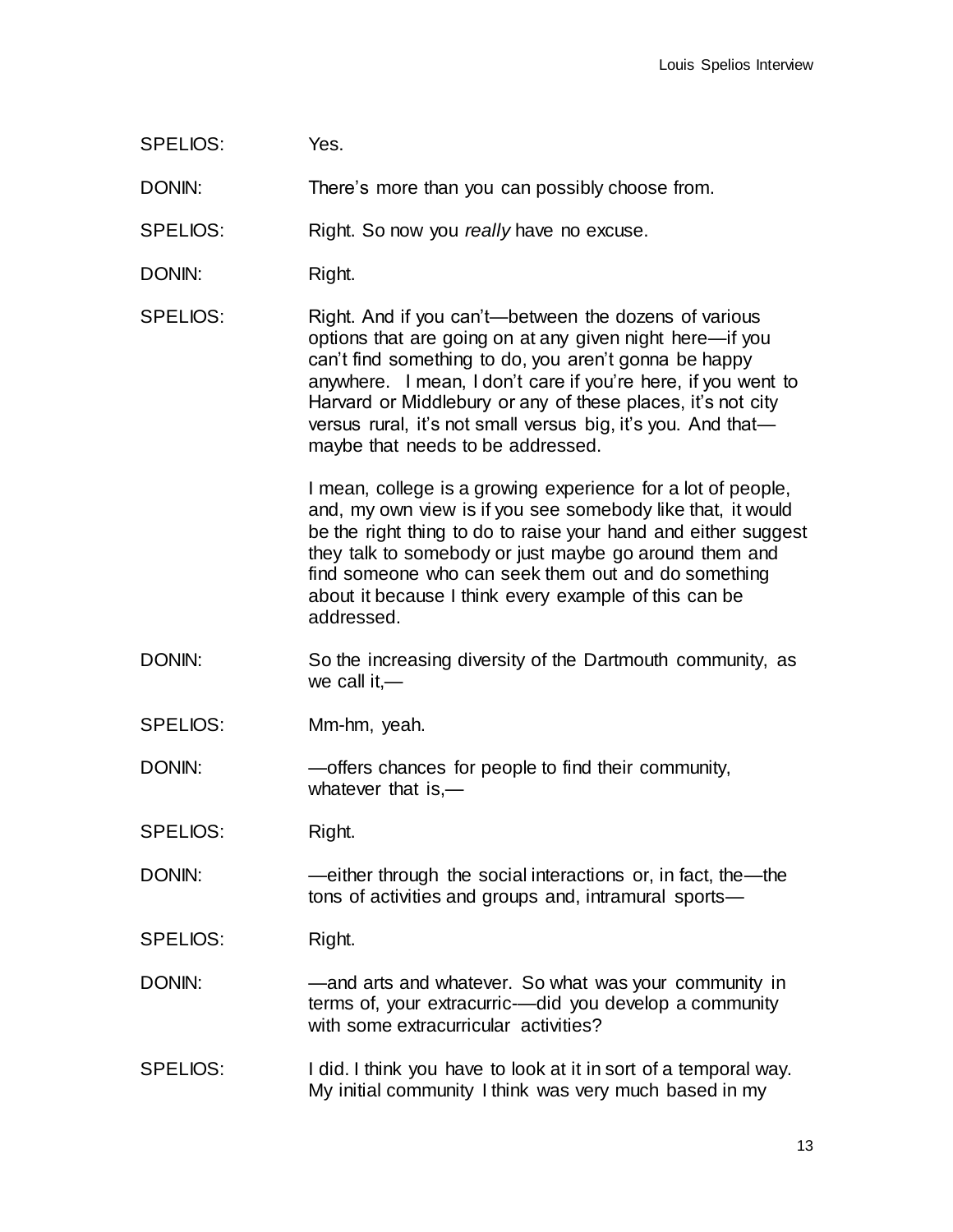dorm, so even if you were—let's pause there and rewind a little further. The first people I met here in my class were on my first-year trips.

- DONIN: Oh, we didn't talk about that. Of course.
- SPELIOS: Yeah, yes, right.
- DONIN: What was your trip?
- SPELIOS: I went hiking. [Chuckles.] And, they—I was—I had never really done a real hike before; I had done some walks, but I never had anything on my back. So I played it a little conservative and signed up for, quote, "easy hike." So, you come to Hanover. They break you into groups of six. And after a night of feeding you and telling you some stories and kind of getting you keened up for this, you get up the following morning. You've slept on the floor, right? You're in one of these—you actually slept on the floor. And you wake up, and there's—you get out in front of Robinson Hall, and there's all this stuff waiting for you. So you have your bag, and you're loading it up with food and with cooking utensils and with water and all this other stuff. And it's 40 or 50 pounds.
- DONIN: Is it really?
- SPELIOS: Oh, my gosh, yes. No joke.
- DONIN: Oof!
- SPELIOS: And so I get it on my back, and [chuckles] I'm almost falling backwards. And so, I'm like, *Okay, I'm gonna do this. I'm gonna do this. Everybody's doin' this. I'm doin' this.* And, I weigh 150 pounds, right? At the time. And, like, still, putting 40 pounds on me, if you look at me now you can see that would be somewhat of an issue.

And so we get on the bus, and we travel north about ten miles or so. Drop us off at the Appalachian Trail. And the easy—quote-unquote, "easy hike" is just, hike back to Hanover.

DONIN: Oh.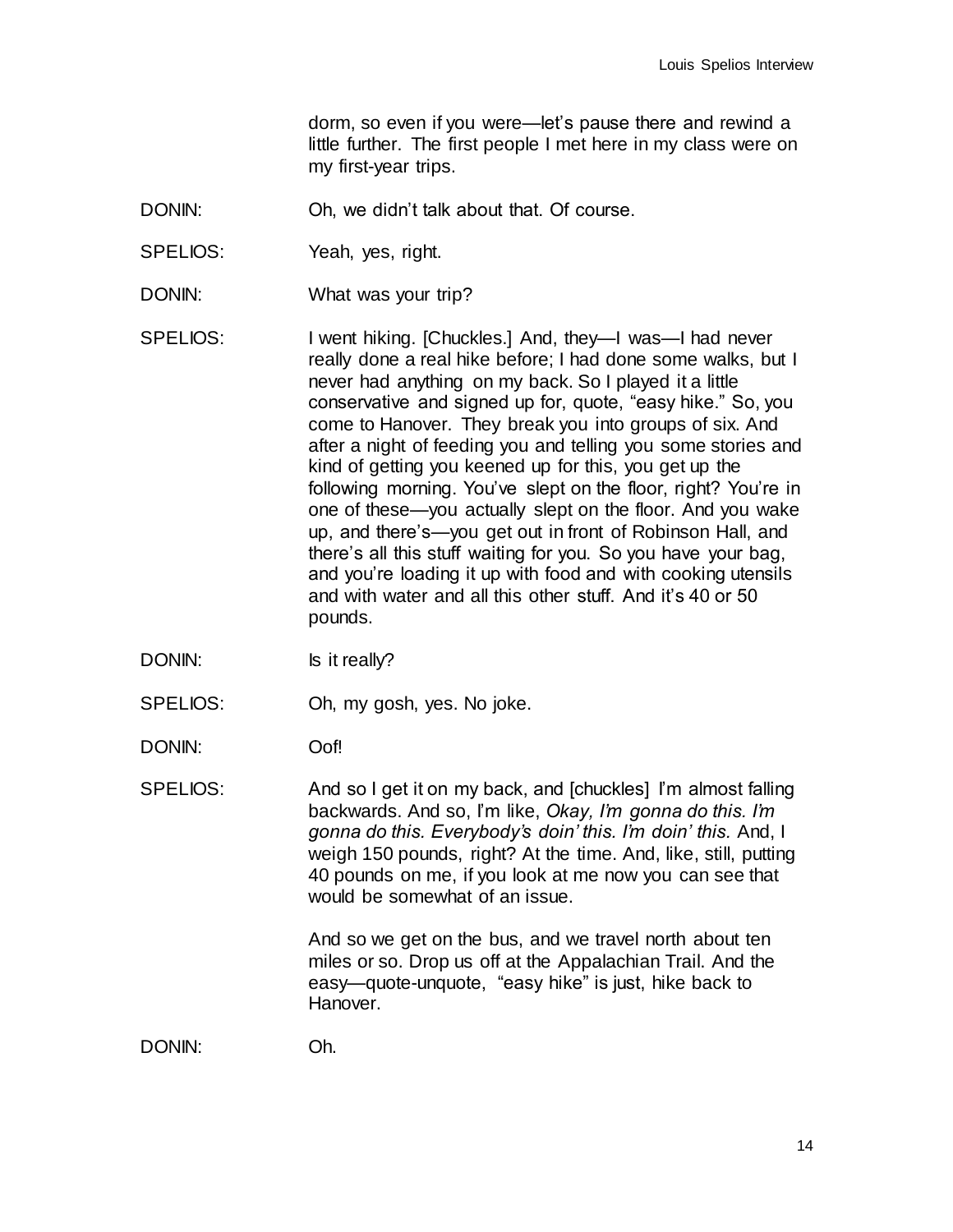- SPELIOS: Yeah. And, of course, we didn't know that. We didn't have a map. That was intentional. So we had a trip leader who was a '93, so two years ahead of us. And he had the map. And so we just—I think it was 10. I think it was Route 10.
- DONIN: Route 10, yeah.
- SPELIOS: I believe that's what it—I think it was Route 10, and I think they probably went partly in the direction toward the Skiway?
- DONIN: Mm-hm.
- SPELIOS: They dropped us off somewhere in between. I remember being on—not a highway but a road where you can go 45 miles an hour or so. And we just—we literally just got from the highway—cut right into the woods. And so we start the process of hiking our way back to Hanover, although we didn't know if we were going north, south, east or west. And all we knew is we had to get to a shelter that was on the Appalachian Trail before it got dark.
- DONIN: Oh, so you weren't walking on the road; you were walking through the woods the whole time.
- SPELIOS: Oh, absolutely.
- DONIN: Oh,
- SPELIOS: Oh, yeah. I know. No. That's the essence of this experience, right? You really were lost. And so you [chuckles] kinda walk through—towards the heart of darkness here, right? [Chuckles.]
- DONIN: Yeah.
- SPELIOS: And so we start in the morning, and we all have these things on our backs, and we—and we're hiking. It's not strenuous, but you're going up and you're going down, you're going around trees, rocks, whatever and, some running water. And a couple of times, we did take the wrong fork, so we lost some time in hiking. So we didn't get—on the first night, we didn't get to our shelter until about 11.

DONIN: Ooh!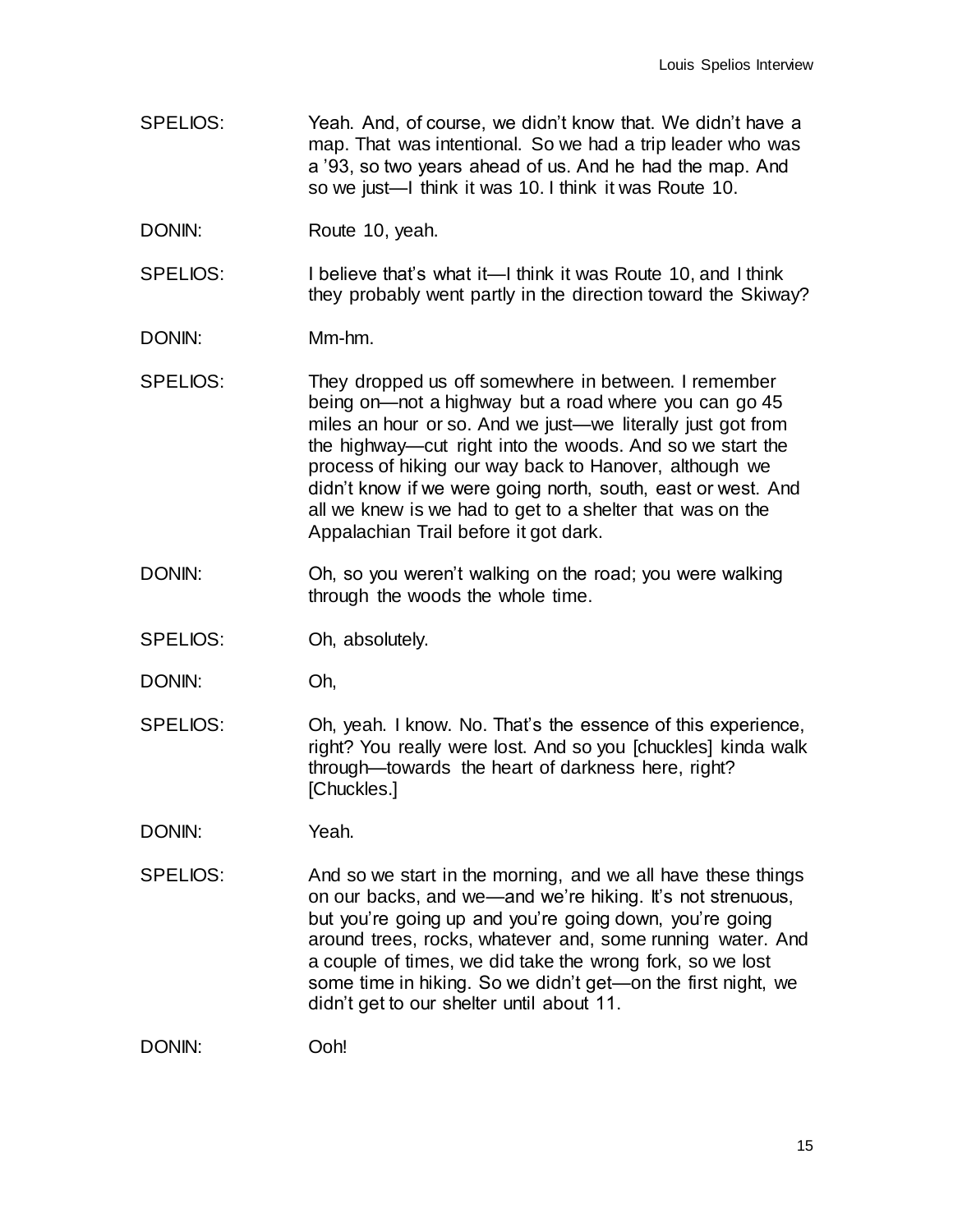SPELIOS: And so we were hiking in the dark for a couple hours. And, the AT (Appalachian Trail) is marked with these diamonds, right? So, we have our flashlight and we're checking the trees, going through. And we knew roughly we were going the right way. We all had compasses. [Chuckles.]

> So we get to the shelter, and—absolutely one of my favorite stories of my entire four years. We got to the shelter, and somebody else was there.

- DONIN: Oh, no.
- SPELIOS: Yes. And so—and they're not Dartmouth students. They are straggly, long hair, beards are down here [demonstrates], and—through-hikers, alright? And so they heard us, and they immediately woke up, and we were, of course, shocked because we didn't know what to expect. And they started to tell a story. They had started at Springer Mountain, Georgia, where the AT starts, and they happened to be in—outside of Hanover the night that we were there, and so we chatted some.

We bartered some water for some food and chatted some. They started telling some tall tales about how they shot a brown bear somewhere in the woods back here, which then—I then quickly deduced—'cause, I am a Dartmouth student—that they have a gun. [Chuckles.] So we were very tired. They were already kind of half out anyway, so we spent maybe ten minutes talking.

They stayed in the shelter. We set up a tarp on the ground and fell asleep. And then we were woken about 20 minutes later to chain saws and people running around us with chain saws and yelling at us. It was the Dartmouth Outing Club pranking us, 'cause they were sitting here waiting for us to get to this shelter so that they could then scare us and then give us ice cream, right?

- DONIN: [Laughs.]
- SPELIOS: So we had already spent 15 minutes with the through-hikers. We knew they had a gun, and then we hear chain saws.

DONIN: [Laughs.]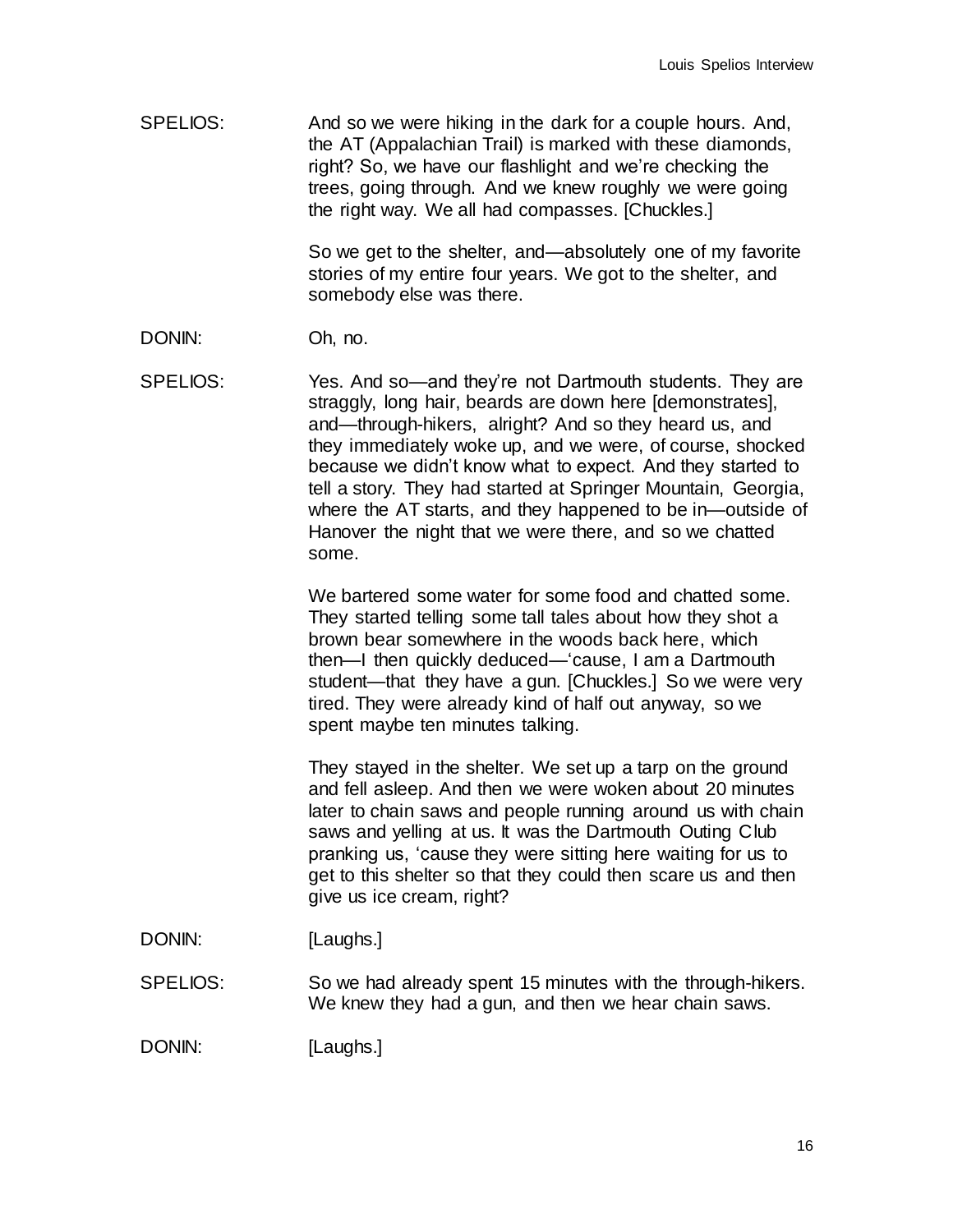SPELIOS: Absolutely the most hilarious experience. At the time, it was terrifying. And so we were up eating ice cream late. We woke up late, and we—second day, we hiked, a good seven miles or so, seven eight miles, all the way down. The third day we made it down here to Hanover.

> But I tell you all this detail because in that time, when you look at the intensity of the experience,—it was, quoteunquote, an "easy hike"—and this whole business with the through-hikers, we got to be very close, and so that was the initial piece of community, I think, that we—once we came back a week or a week and a half later, we immediately sought each other out.

- DONIN: Yeah.
- SPELIOS: Right. I mean, "How was your week and a half?" "What classes are you taking?" At the time, one of the big community events here was to get our computer.
- DONIN: Oh, yes.
- SPELIOS: Right? In this hall—
- DONIN: Yes.
- SPELIOS: there was warehouse space or there was a lot of open space, and so there were boxes stacked, 10, 15 feet high with everybody's computers, and so we—I remember all of us meeting here from the trip to get our computers. That was before we knew anybody in our dorms. And so we kind of started there. The community then, I would say, was who we lived with.

DONIN: Yeah.

- SPELIOS: And then, we all had different academic experiences and different extracurricular experiences—or interests, sorry. And so that's I think a slow evolution, right?
- DONIN: Yep.
- SPELIOS: —that you slowly accrete friends and contacts as you start going to class and as you start meeting people that other people met in class or having gone out or whatever it was. From an extracurricular perspective—I mean, I had a couple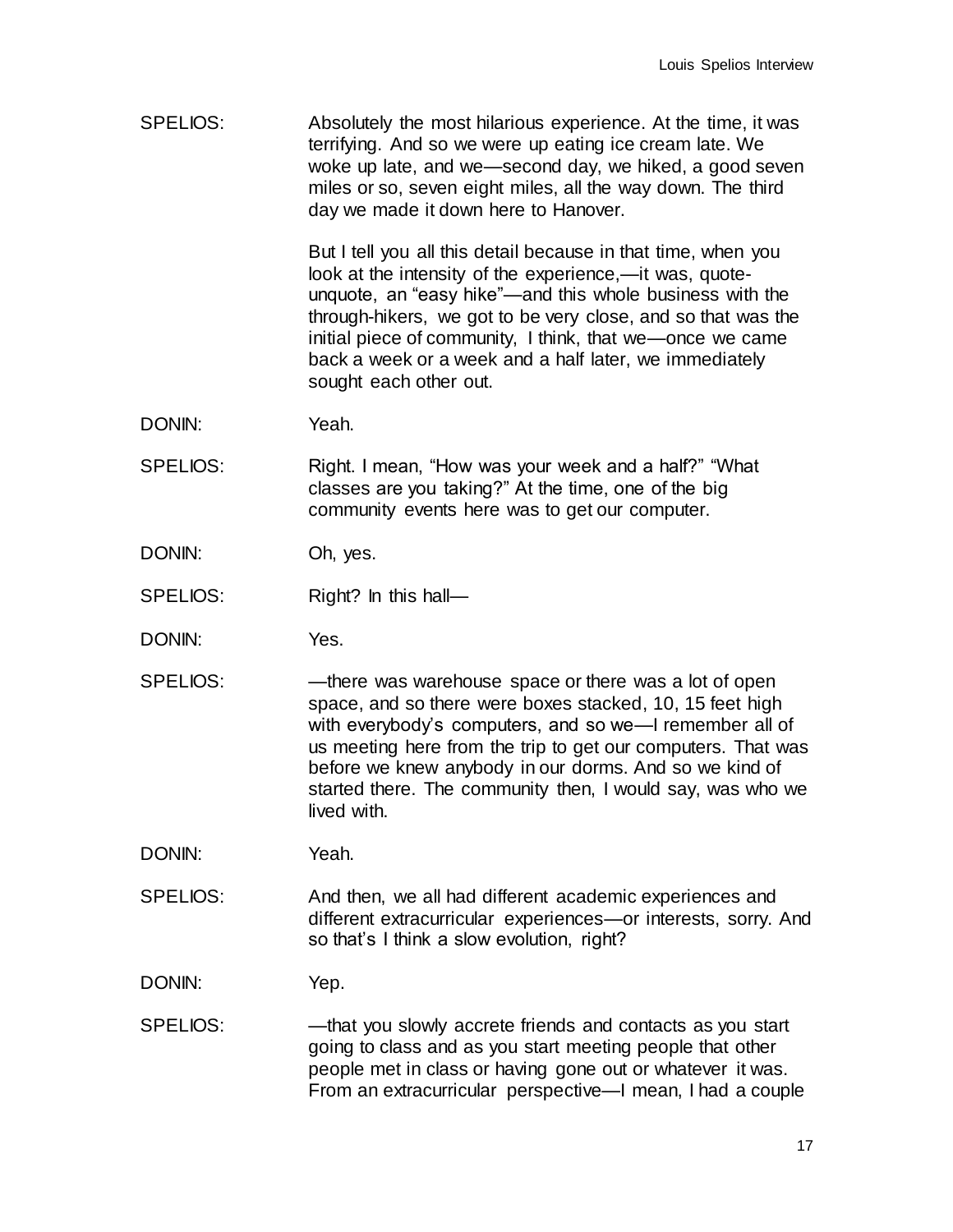distinct interests, one of which was not a team sport. I am a weather buff.

- DONIN: Oh, yes, that's right. It's in your *Aegis* profile.
- SPELIOS: Oh, is it? Is it? Okay. Yeah.
- DONIN: Yeah.

SPELIOS: I didn't know how much homework you had done.

DONIN: Yeah.

- SPELIOS: So I had been—Let me see. What do you have? Oh, it's a page out of the yearbook. Okay.
- DONIN: Okay. So daily weather forecasts.
- SPELIOS: Daily weather forecasts. So the story there is—I was a weather buff from about nine years old. And so we are now into the early '80s, and the Weather Channel was a new cable offering. At the time, the Weather Channel was like the Discovery Channel. And, so I, through endless watching of the station and through my own research, kind of learned a lot about meteorology, and enough that I could walk it and talk it and, with the right information, could do rough predictions.

And so I did that right through grade school into high school, and so I was having a conversation with my roommate, and we were talking about some things that we were interested in, and I told him that I had done this and that, I still am doing it but I'm not involved in it. He goes, "Well, do you think you could tell us if there's a storm coming or if there's anything that we need to know?" And I was like, "Yeah, sure. What do you want to know?" He said, "Well, I just want to know if it's gonna be cold."

- DONIN: [Laughs.]
- SPELIOS: And so he relays this to a couple of other people, they start—and before you know it—I'm now three or four weeks into my first year—there's a group of people outside my door saying, "Could you just tell us—'cause it was 32 degrees this morning. I thought it was gonna be 60. Could you just tell us?"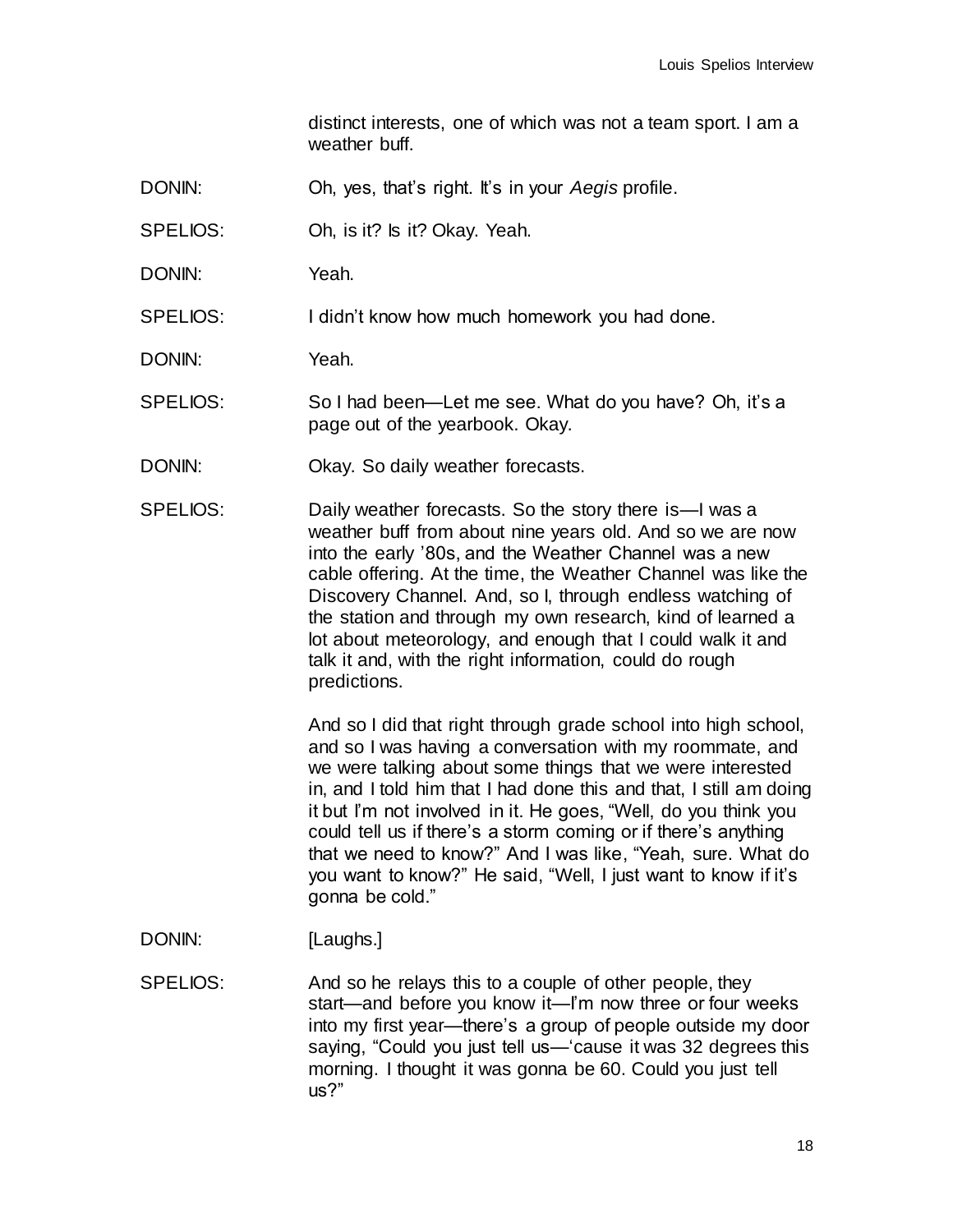| DONIN:          | [Laughs.]                                                                                                                                                                                                                                                                                                                                                                                                                    |
|-----------------|------------------------------------------------------------------------------------------------------------------------------------------------------------------------------------------------------------------------------------------------------------------------------------------------------------------------------------------------------------------------------------------------------------------------------|
| SPELIOS:        | And so that—and I was, like, "Oh, you're talkin' to the right<br>person."                                                                                                                                                                                                                                                                                                                                                    |
| DONIN:          | [Laughs.]                                                                                                                                                                                                                                                                                                                                                                                                                    |
| SPELIOS:        | And so there began me printing out everyday weather<br>forecast, which I put on the bulletin board for Hinman.                                                                                                                                                                                                                                                                                                               |
| DONIN:          | That's great!                                                                                                                                                                                                                                                                                                                                                                                                                |
| SPELIOS:        | Yeah. And so everybody—it was kind of—and one of my<br>colleagues or friends down there made a thing, "Lou's<br>Forecast." And I just put it up on the bulletin board. Did that<br>the entire year, and then from sophomore to senior year I'd<br>Blitzmail it. And so I had a Blitzmail list of a few hundred<br>people, I think, by the time I graduated, who were just getting<br>the weather forecast from me every day. |
| DONIN:          | [Chuckles.]                                                                                                                                                                                                                                                                                                                                                                                                                  |
| <b>SPELIOS:</b> | And so that was something—that was—I mean, it was an<br>everyday experience, and it was probably-I don't know, I<br>put an hour in every day to do it.                                                                                                                                                                                                                                                                       |
| DONIN:          | Yeah.                                                                                                                                                                                                                                                                                                                                                                                                                        |
| <b>SPELIOS:</b> | I mean, I didn't just wing it. I mean, I really—when I put<br>something out, I wanted to at least believe it in my own heart<br>that it was gonna happen. I mean, it's weather forecasting,<br>so, there's an art involved, and, you also have to account for<br>the fact that a lot of the reporting stations are up on hills<br>around here.                                                                               |
| DONIN:          | Yeah.                                                                                                                                                                                                                                                                                                                                                                                                                        |
| <b>SPELIOS:</b> | I mean, so you get info from-you get info from Concord,<br>which you really can't use much of because it's too far.                                                                                                                                                                                                                                                                                                          |
| DONIN:          | Yep.                                                                                                                                                                                                                                                                                                                                                                                                                         |
| SPELIOS:        | And you've got Lebanon, and you've got some other<br>reporting stations that used to, at the time, report in to this<br>database that was run by the University of Michigan. It was                                                                                                                                                                                                                                          |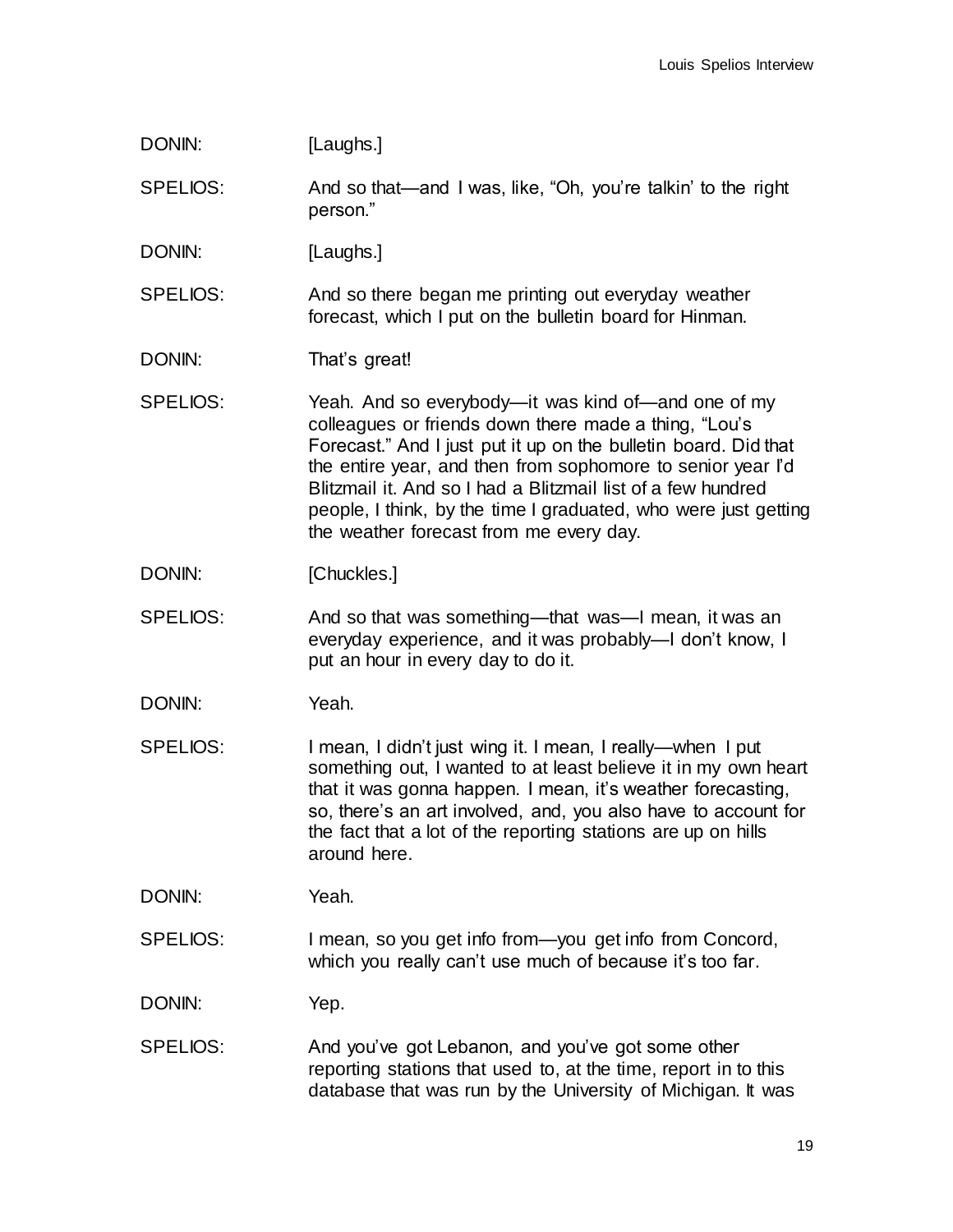called Weather Underground. It still exists but in a very different form. Weather Underground was [chuckles] literally underground. It was somebody at the University of Michigan that just collected raw weather data for people like me.

And so I used my Dartmouth network at the time—go through Unix—and going through Unix, I could access Weather Underground, and <sup>r'd</sup> just type in—I said, "I want to know what readings or what is being observed at the following stations," and so I'd look at that. I'd apply some of my own experience—what happens when X, Y, Z. And then I'd also then start taking—took under advisement what the Weather Service would say about what would happen in Burlington and Concord and Boston, which of course were the three main, weather centers.

And I'd take all that information, and then I would devise something for Hanover— accounting for elevation, accounting for, a whole host of things. By the time I did all that, that was an hour's time, an hour and a half, an hour and a half every day.

- DONIN: Yeah.
- SPELIOS: For four years.
- DONIN: Wow.
- SPELIOS: So I did that, and—
- DONIN: I'm surprised *The D* didn't hire you to do *their* weather forecast.
- SPELIOS: *The D* did a story on me, and if you look for it you can find it. It was kind of cute—about how I started doing this and what I do. But they—*The D*—and I think even to this day just draws whatever the National Weather Service forecast is for Concord, and knowing what, it's oftentimes wrong.
- DONIN: Mm-hm.
- SPELIOS: Because what happens in Concord doesn't happen here.

DONIN: Right.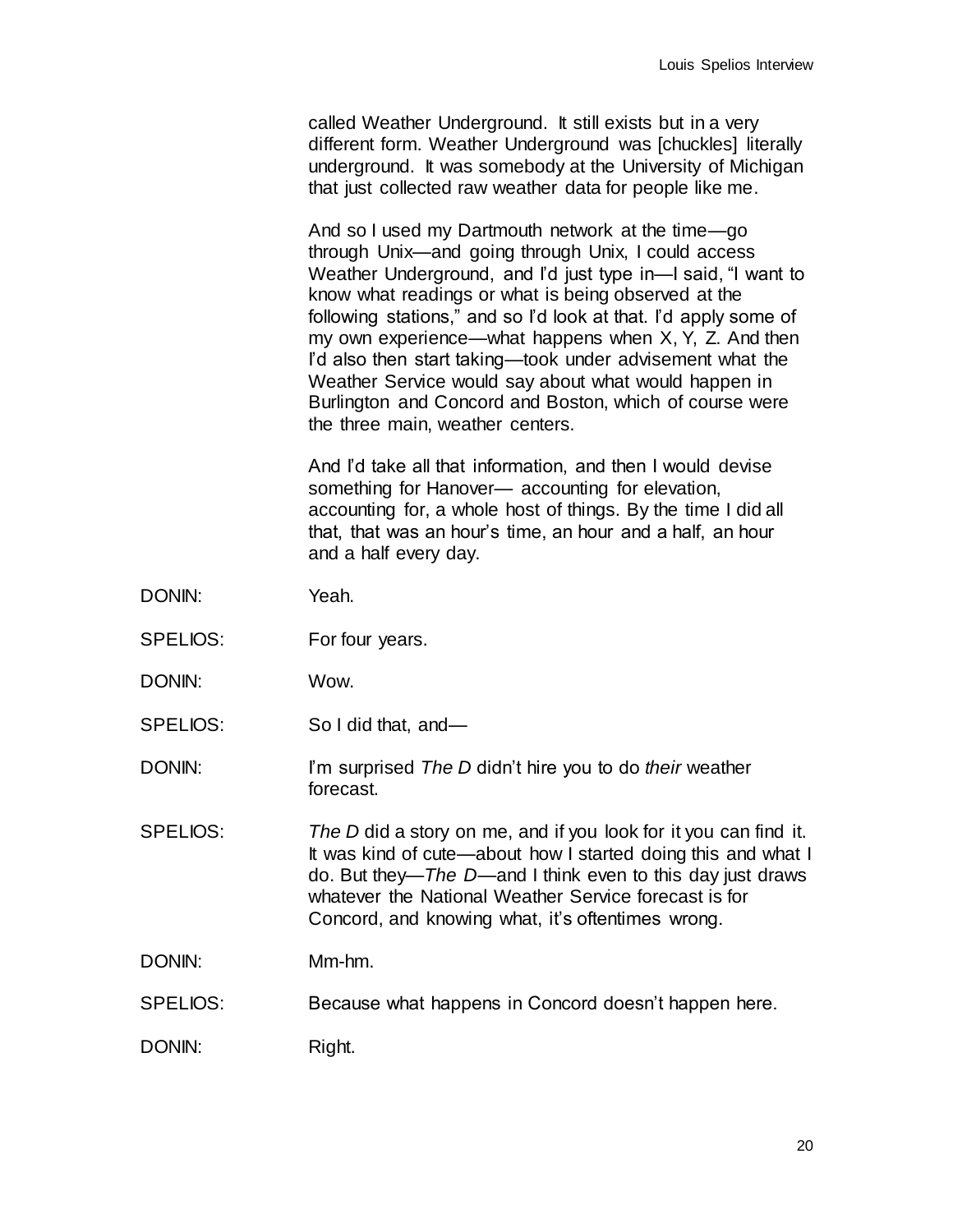SPELIOS: Right? And so I kind of shrugged and said the same thing too, I said they can use it. I mean, there were people who wrote for *The D* that were on my list.

DONIN: Right.

SPELIOS: They certainly could have used it if they wanted to.

DONIN: Yep, yep.

SPELIOS: So I did that. But I also—, I also was interested in—I mentioned to you earlier—I was interested in elections politics. And, I also like to talk. [Chuckles.]

DONIN: Really?

SPELIOS: Yes. I know this is shocking to you.

DONIN: [Laughs.]

- SPELIOS: So a friend of mine was—worked for the radio station, and he had this idea. It was modeled off of CNN's *Crossfire*. That was a very big show at the time.
- DONIN: Oh. Mm-hm.
- SPELIOS: And he wanted to do a *Crossfire* that would be on [W]DCR. And I said, "If you're doing that, I want in on it." And so we cut a few—we put together four people, including him, that were just generally interested in national events and politics and elections, that kind of thing. And we—we'd develop an agenda. And for an hour every Sunday we would be live on the AM station, for no one to listen to because, it would be Sunday morning at 11. I mean, people were still sleeping.

DONIN: Yep, yep.

SPELIOS: But I think they'd replay it—

DONIN: Yeah.

SPELIOS: —at various times, and we'd have some wonderful conversations. I mean, it was exactly what I wanted—some great debate about the issues of the day.

DONIN: Did you ever have quest speakers?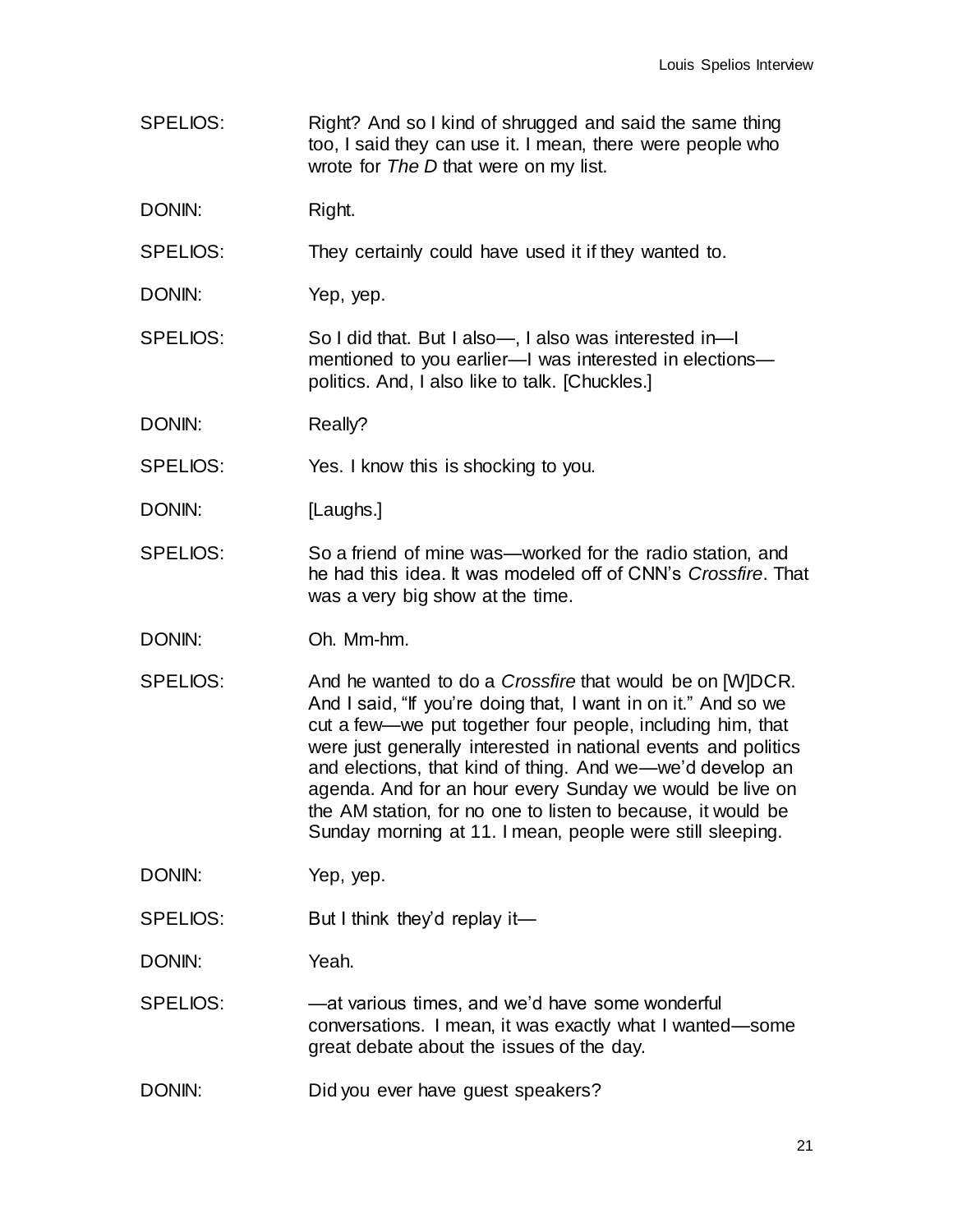SPELIOS: We did, we did, but it was other students.

DONIN: Other students.

SPELIOS: Yeah, we never had—we never had faculty or any—that actually—it would have been brilliant if we could—the whole thing only went on for a few months or—I take that back. I think we did it for two seasons.

- DONIN: Great.
- SPELIOS: But it would have been a nice idea to do that. And I don't know if it continued after we left or not. So, I spent time with that.

And then the other—I was always interested in campus politics but never ran. I always wanted to be the guy behind the guy. And that opportunity presented itself, too, when I was a senior, when one of my friends, Jim Rich, who was a '96, ran for Student Assembly president. And so he invited me to be part of his campaign team.

And that—I just had the time of my life with that. When you look back on it, it seems—it's so small, because, it's a Student Assembly election, but, again, you got to look at the context or reference of the community, and being elected Student Assembly president—

- DONIN: It's a big deal.
- SPELIOS: —is a big deal, and it's a big process to get there, right?
- DONIN: Yeah.
- SPELIOS: I mean, it's a real campaign, and it's really like—it's great training. And so I got to apply a lot of things I had thought to getting people elected, and he won! There were some things that I think we did that I had a lot to do with. So that was another kind of just interest of mine that I followed that just, again, had more to do with who I knew at the time than anything else.

DONIN: What's Golden Key?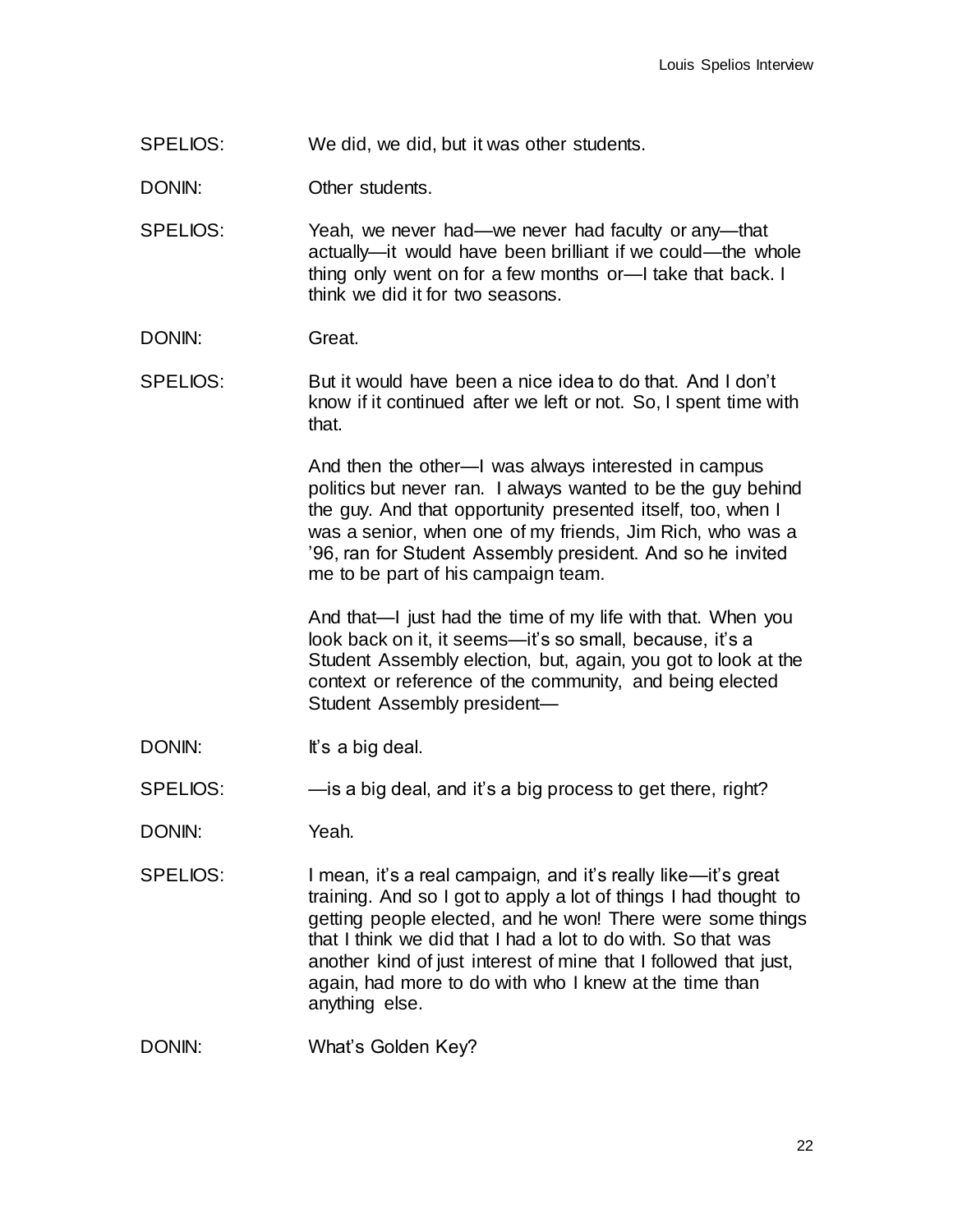- SPELIOS: Oh, Golden Key is just—that was—that's an outside organization that—based on your grades.
- DONIN: Uh-huh.
- SPELIOS: So I think if you were in the top fifth of your class or something like that, you get invited to be in Golden Key.
- DONIN: And student liaison officer?
- SPELIOS: Yes. That was actually a nifty prelude to how I spent really the rest of my life since I graduated. One thing that—kind of going back to how I decided to apply to Dartmouth and how I was talking to people in town—I was really taken aback by the intensity of the alumni about the school. It wasn't that Dartmouth's a good place for you to go. It isn't that, we want the best of the best. It's, "This place is incredible, and I spend every day thinking about it."
- DONIN: Oh, my!
- SPELIOS: And the core group that runs these clubs—and, again, we can talk a little bit more about this, too—are very passionate people. And, they were very supportive of me. I explained to them, what I was looking for and why, and there was, like,—I think at the time they could see someone who was doin' it for the right reasons, and—yeah, so they got excited. And, they got excited, and I got excited.

And so I said to myself as an undergraduate that *I want to do something with them. There's obviously something going on there that I don't completely understand, 'cause I'm relatively young, but I want to better understand it.* And so I—this other thing I sought out. Is there anything that's structured between students and alumni?

- DONIN: Yeah.
- SPELIOS: Today there is something called Green Key, right? But it's new. Green Key is within the last, I don't know, five, six, seven years? At the time, there was something called the Student-Alumni Liaison Committee, and that was a loose group of undergraduates who were tasked to kind of understand what's going on on campus and report back to the alumni in their area. And so, there was—and when I say it's loose, there was no specific reporting obligation. There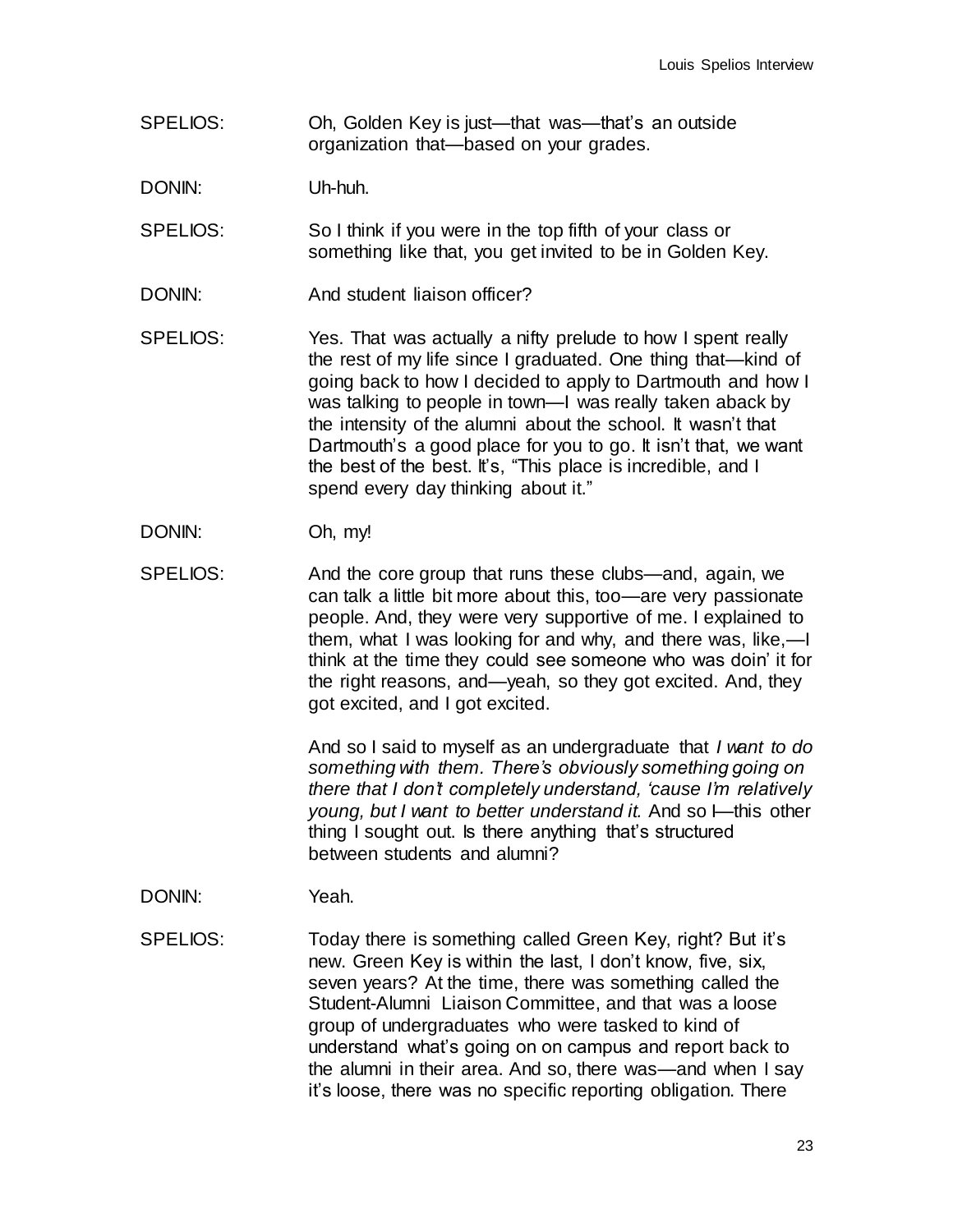were no—there might have been one meeting a year. But you can do whatever you wanted with it. And so I would periodically converse with the alumni leaders in my home area, in the Pioneer Valley in Massachusetts and let them know what I was doing, what was going on on campus, answer some of their questions, et cetera.

And so that was something that I always thought could have been developed more, and I think by the time you got into the 2000s here and the formation of Green Key—I think they said, actually, it not only needs to be developed, it is *important* that alumni have a bridge to the undergraduates here that's direct. And so I love what they're doing. But that's—so you can almost think of that as like a prelude to Green Key.

- DONIN: Mmm. Nice.
- SPELIOS: Yeah.
- DONIN: So going back to your interest in politics,—
- SPELIOS: Yeah.
- DONIN: —the politics on campus when you were here were pretty raw at times,—
- SPELIOS: Yeah.
- DONIN: —with the *Dartmouth Review*—
- SPELIOS: Yeah.
- DONIN: —attacking certain religious groups,
- SPELIOS: Yup.
- DONIN: — notably Jews, —
- SPELIOS: Yup.
- DONIN: —including your president at that time.
- SPELIOS: Exactly.
- DONIN: What did you make of all that?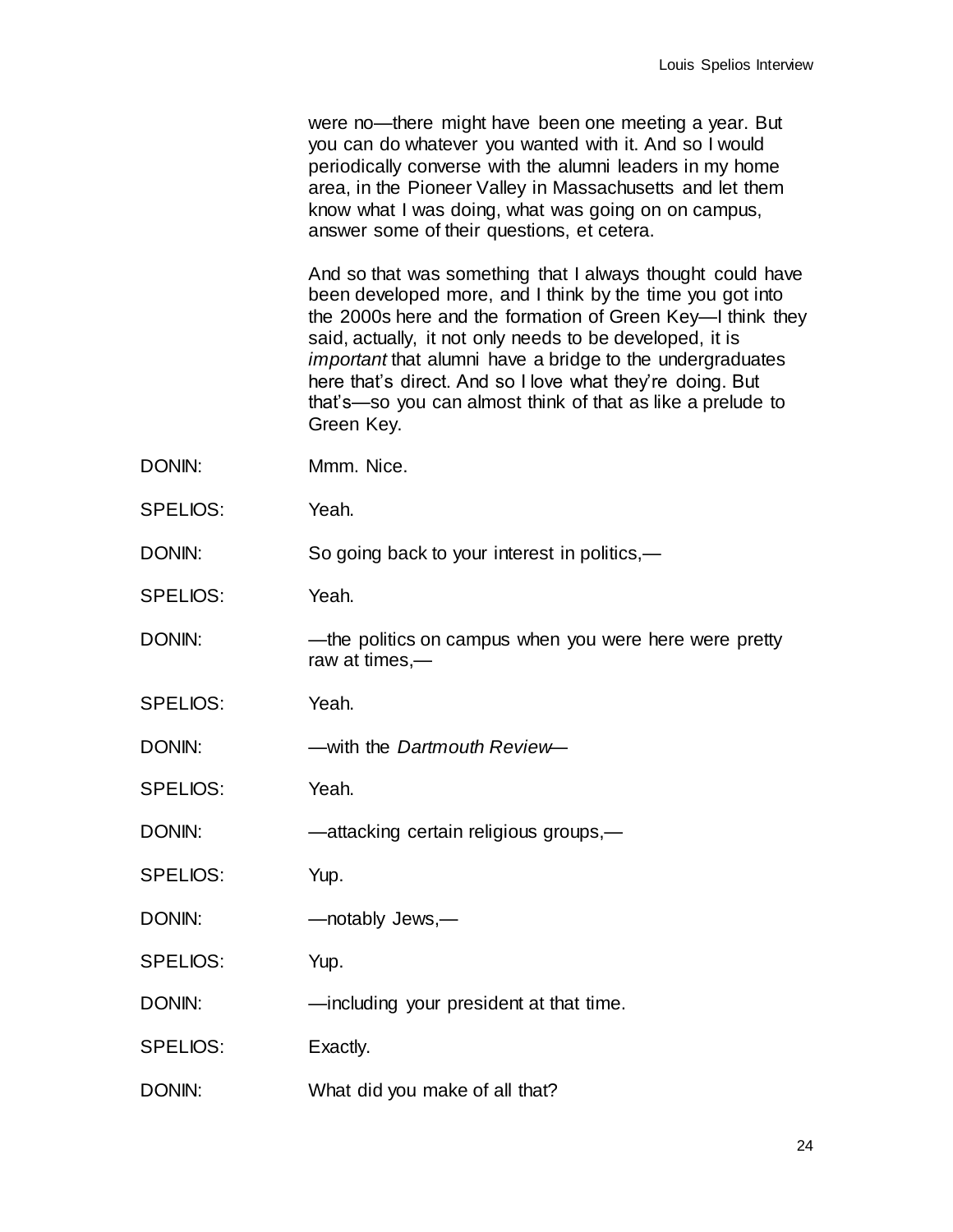- SPELIOS: I thought it was disgusting. But, I think—when you look at the *Dartmouth Review* at the time, and I think it's probably even true today, they were doing a lot of bombastic things to get attention, and they got the attention. And they also had some fairly high-profile alumni who were well placed in the White House at the time. You had William F. Buckley, who was throwing all his weight behind it. And so there were a whole host of reasons why the *Dartmouth Review* was relevant in that era. But, we would get it every week. It would be at our doorstep, and we'd look at it. And I'd read it because—again, I want to know what's going on.
- DONIN: Sure.
- SPELIOS: And, my own reaction, and talking to other people, too, was that it wasn't taken anywhere nearly as seriously as it was perceived to be taken, I think, within the administration and in the press. I mean, the word "It was a joke" was used fairly frequently. And because you had people who were working on the *Dartmouth Review*, who took themselves very seriously,—
- DONIN: Right.
- SPELIOS: —but were really completely out of touch and were—to the extent that they had an agenda, were choosing methods that I think were anathema to achieving that agenda. So if, for example, you were concerned that President Freedman was gonna turn this into Dartmouth University, okay, we can have that conversation, and I think that conversation was occurring at all levels—from the board down, as to what Dartmouth College should be.

But, the *Dartmouth Review* would take it and make it a personal attack on Jim Freedman. That's—we're Dartmouth students, people. That's not how you win an argument. And, they would—every year they put out an issue about left-wing faculty. "These are the professors that you need to avoid because they hate Republicans." Well, they may not like Republicans. I mean, they may be left wing. But to accuse them of setting aside all of their professional judgment to attack you because you vote Republican is silly. I mean, I just—but they—that was their MO.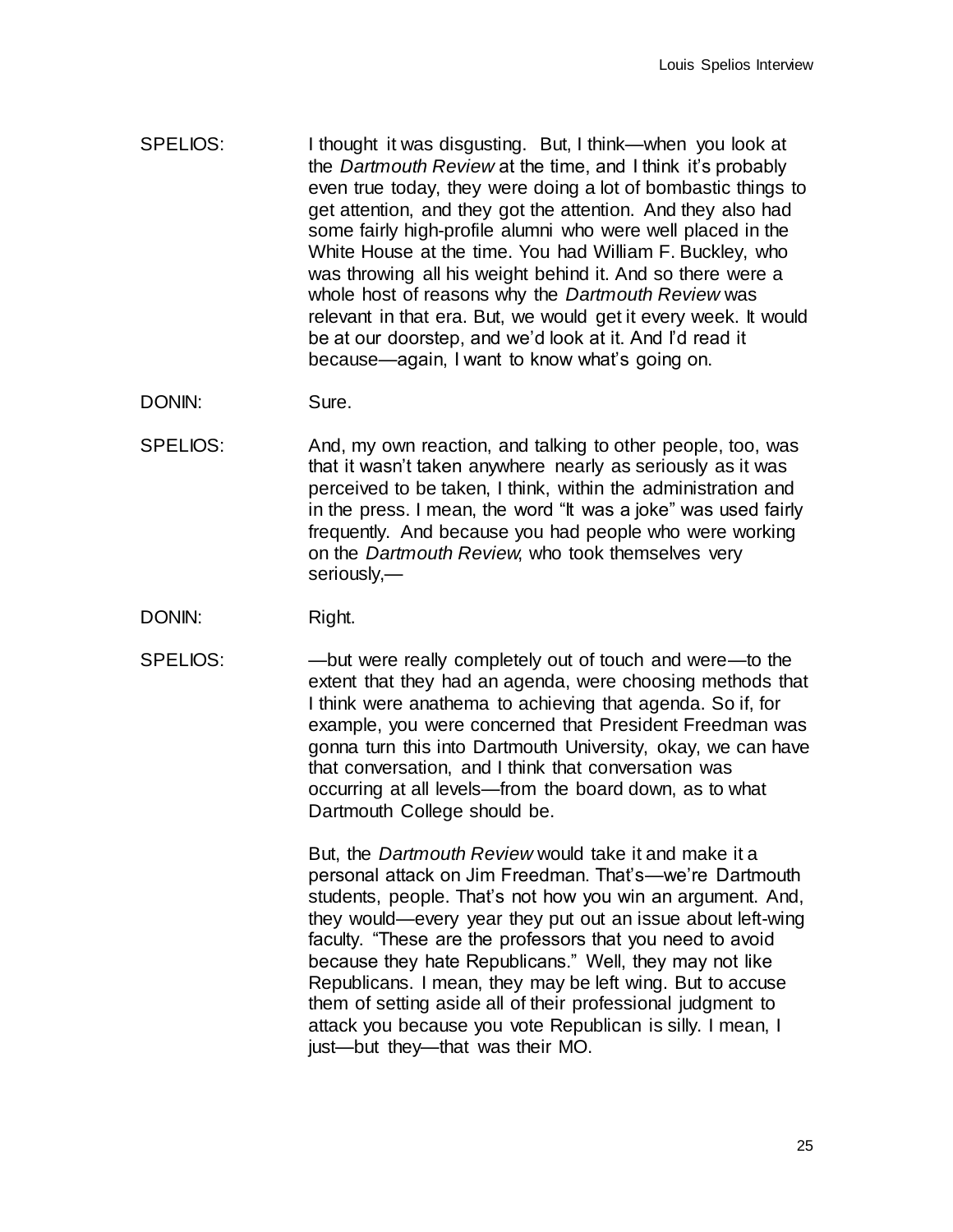And I think that when you really peeled the onion back some, there *were* racial and ethnic undertones and overtones in some of those conversations. I mean, there was an African-American professor here who was terrorized by the *Dartmouth Review* for years, and I think largely because of his race.

And I think, a lot of us recognized that and assumed that they were gonna collapse under their own weight. Now, the *Dartmouth Review* is still here, but how often do you hear about it? You don't, because they went from having Dinesh D'Souza and Laura Ingraham—who are—Dinesh and Laura, I mean, are still very high-profile people—

DONIN: The national stage.

SPELIOS: The national stage. I mean, Laura's on Fox all the time.

- DONIN: Yes.
- SPELIOS: Dinesh has written a number of books. They're bright people—
- DONIN: Yep.
- SPELIOS: —who used the *Dartmouth Review* as a platform for themselves. But that hasn't been replicated since. After the Reagan administration and after having William F. Buckley really being that conduit between *The Review* and the White House, it then became, I think, a tabloid.
- DONIN: Mmm.
- SPELIOS: And it's still, I think to this day,—is basically a tabloid that—I mean, even at this point, when they do something that's relatively controversial, you don't pay a lot of attention to it. So I think—to answer your question, I think we were unhappy with what was being done, but at the time, I don't think we ever believed that they had the moral, political sway on campus to affect any real change other than to offend people.
- DONIN: Mmm. And I think it did harm to Dartmouth's rep,—
- SPELIOS: Yeah.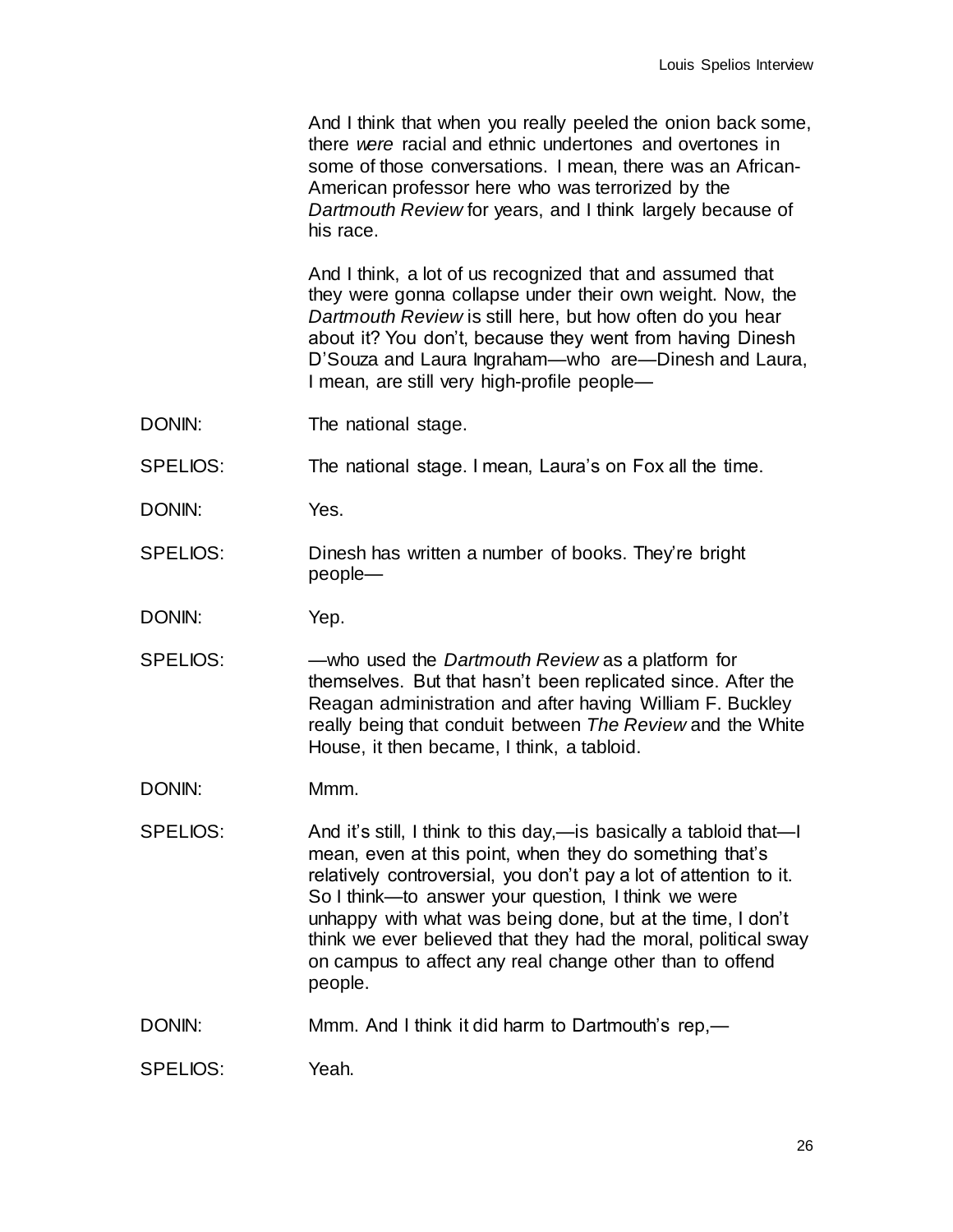DONIN: — — mational reputation.

SPELIOS: Yeah, I think-

DONIN: 'Cause, as you said, the media blew it up.

SPELIOS: Yeah, they did. And it was catnip for a number of years. I think you're absolutely right. And, I would—for a long time although you hear this less now—you say, "Well, Dartmouth. Isn't that a really conservative campus?" Right? And so the data point that I will put out to you,—and I don't think that you can characterize a campus as conservative or liberal. I mean, I think that's too simple. But, I was—my first presidential election was 1992. I was here. A relatively reliable poll was done of students, and, wouldn't you know it, 91 percent voted for Bill Clinton [chuckles], okay? So-and I think those numbers have been replicated in election after election. I think when Obama ran in '08, it was in the 95 percent range.

> So, this has never been a conservative campus in the way that we know conservative campuses to be—like Brigham Young, University of Georgia—University of South Carolina. Those places are conservative campuses. You have—the Republican organization on those campuses control—and you have students who really are dyed-in-the-wool Republicans.

> Here, I think, you have what is probably a left-of-center campus that has some conservative ways about it—I mean, that you can distinguish ourselves from Brown and from Bennington, from Wesleyan—in terms of I think the way that we carry ourselves.

- DONIN: Mm-hm.
- SPELIOS: Right?—that there is—When you walk the campus, there is a certain feel of traditionalist—
- DONIN: Tradition, exactly. Yeah.

SPELIOS: — — might?— that we have. But if you really wanna talk about politics, this is not—I don't think this has ever been a conservative campus. And that was the ultimate irony, I think, with *The Review*, is that the media looked at this paper and said, "Oh, this is the Dartmouth newspaper," when it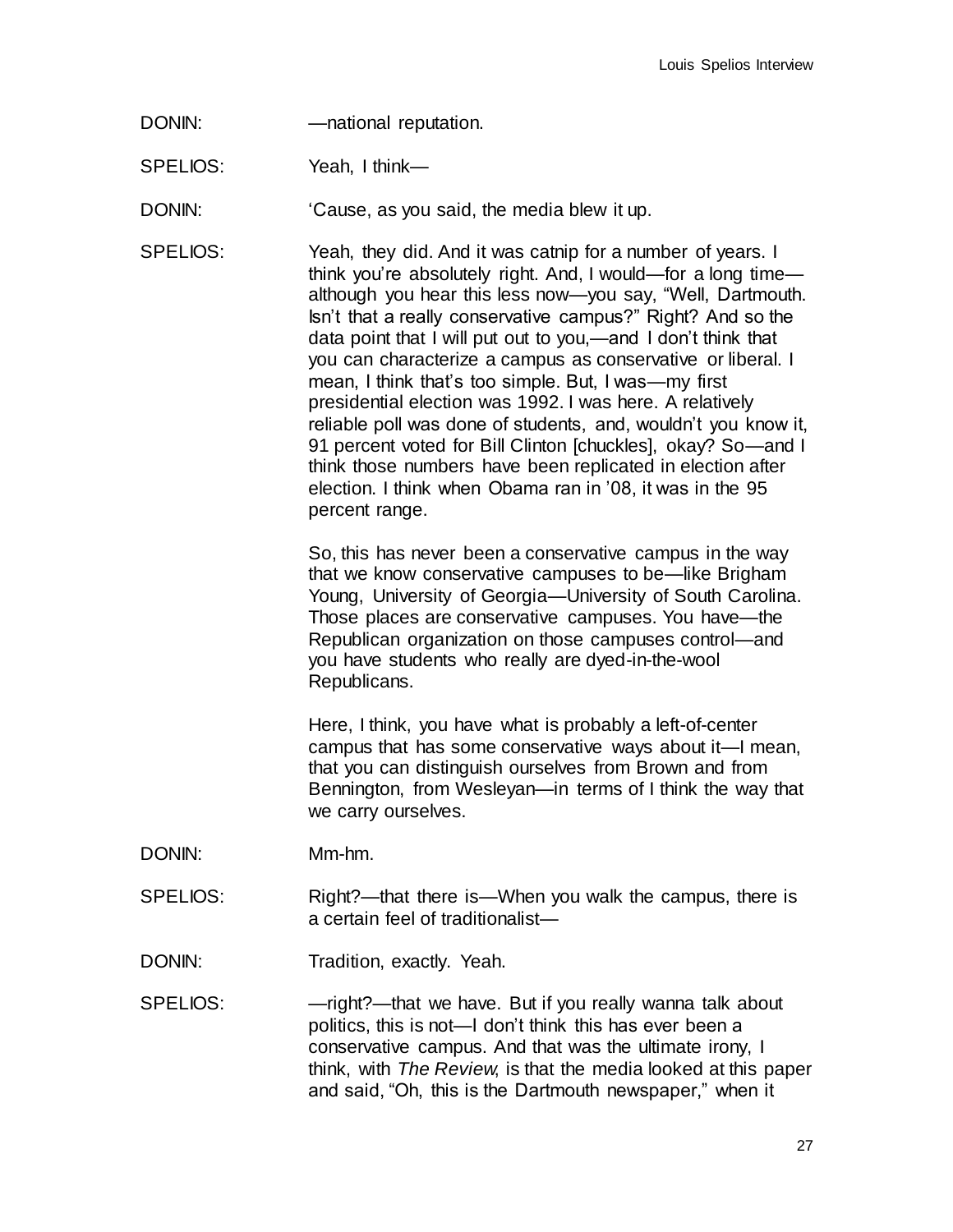was just a gadfly. I mean, it was just something that the college didn't support and was delivered to people's doors against their will, right? I mean, a lot of people didn't even wanna get it. They would get it and throw it in trash. So, that's—yeah, it was one of, a few notable controversies over the years that probably didn't help our reputation.

- DONIN: So I think one of the legacies that's attributed to Jim Freedman's administration is his efforts to diversify the face of Dartmouth.
- SPELIOS: Mm-hm.
- DONIN: So there were obvious growing pains that were going on within the community, not just via the *Dartmouth Review* but, clearly every—whatever kind of group you want to identify, whether it was the students of color, the financial aid students or international students, gay and lesbian students—
- SPELIOS: Yeah.
- DONIN: Were you conscious of the increasing diversity on campus while you were here, and if so, how did you perceive that these groups managed to work their way into the life of Dartmouth?
- SPELIOS: I was aware of it. I mean, I think we were all conscious of the—I think the need to make the campus here more reflective of society. And I think—overlaid is really also from a socioeconomic perspective, too. All the things you mentioned are all important, but that's something I think runs through each of those categories, is a kind of a question—a question of means, right?
- DONIN: Yep.
- SPELIOS: And so—and from my perspective, that's really the first thing I noticed, is that there is—and I think there continues to be a wide gap of people here when you kind of look at their backgrounds, what their parents do and what they make, right?

DONIN: Mm-hm.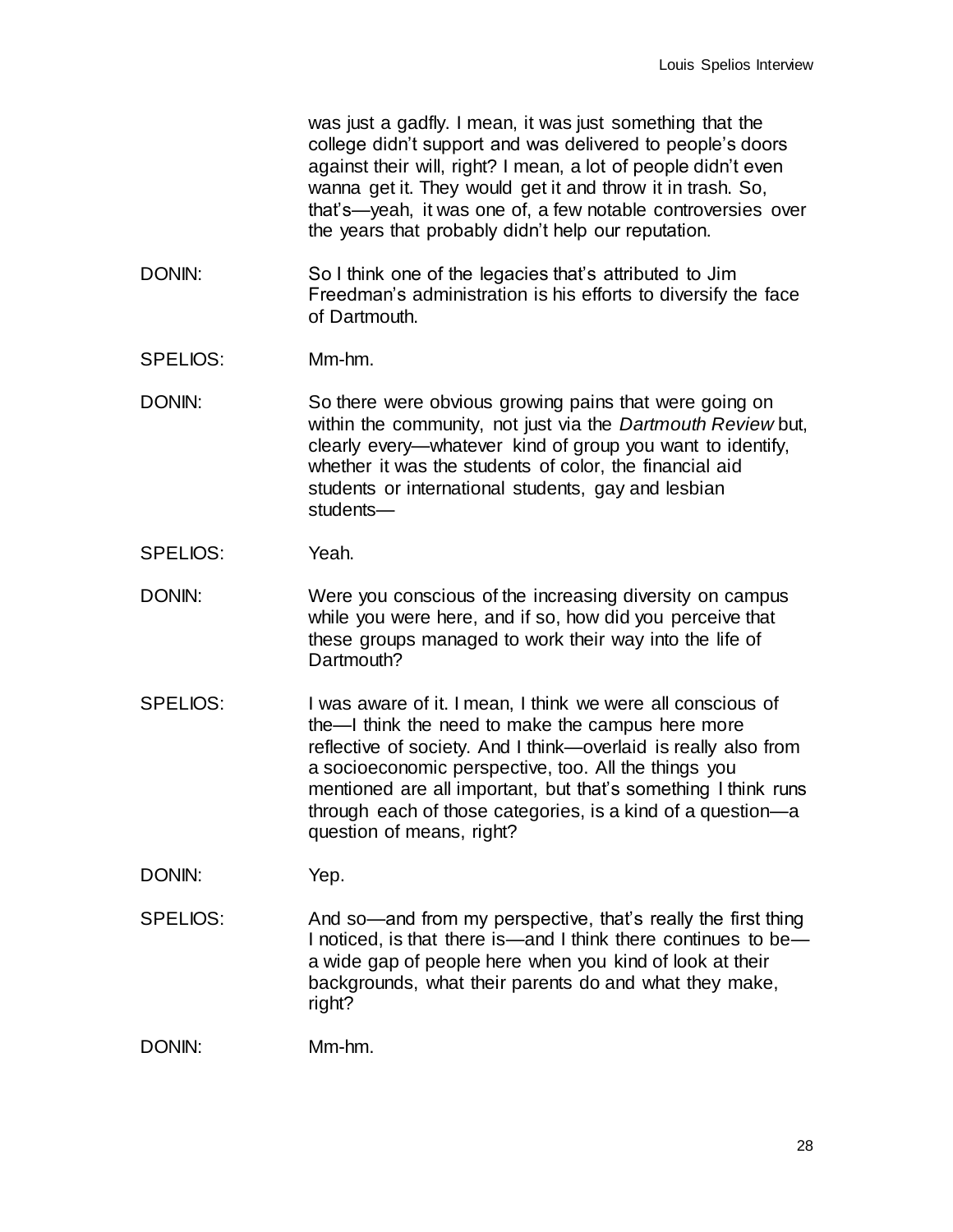SPELIOS: I mean, you have people that, come from near poverty, right? And then you have billionaires, all under the same roof.

DONIN: Mm-hm.

SPELIOS: And that is the first thing you notice, I think. I always thought that whether you were rich or you were poor or something in between, we were all very gracious about that. I mean, I was—I can remember living near someone who—living near a couple of people that were—had a lot, a lot of money, and, they would get \$5,000-a-month allowances. And I'd say, "What are you spending that money on?" I'd be, "My allowance is zero, and I do fine." [Laughs.] I didn't—I ate in the dining hall.

> But you find—you live at a means that you're used to, and I'm sure that they had things to buy and things to do with the money. But they never really flaunted it, I don't think. I think they were smart enough, I think, and conscious enough not to walk around like it's the Roaring '20s.

But it still—I think for people who came from less, that was something that really stuck in their craw, and there was a percep-—somewhat of a perception about the rich kids and, what they stood for. I think what they had to deal with.

You then overlay that with, trying to increase minority enrollment. Then you mention gay and lesbian enrollment and Native American enrollment, and also doing something about parity, too. That was still—the question of parity was still a big topic.

DONIN: Yep.

SPELIOS: It's great that we don't hear about it as much anymore 'cause that means that we were successful, right? It's over. We're not debating that anymore. We are focusing on some of these other things. But every time you turn one of these corners and you try to push for a little bit of change, there's gonna be some—there's gonna be some resistance—I mean, some people that say, "Really, should we be looking at the world in that way?"

> Now, from a temporal perspective, the early '90s—sort of that '91 to '95 range, when I was here, really—you didn't see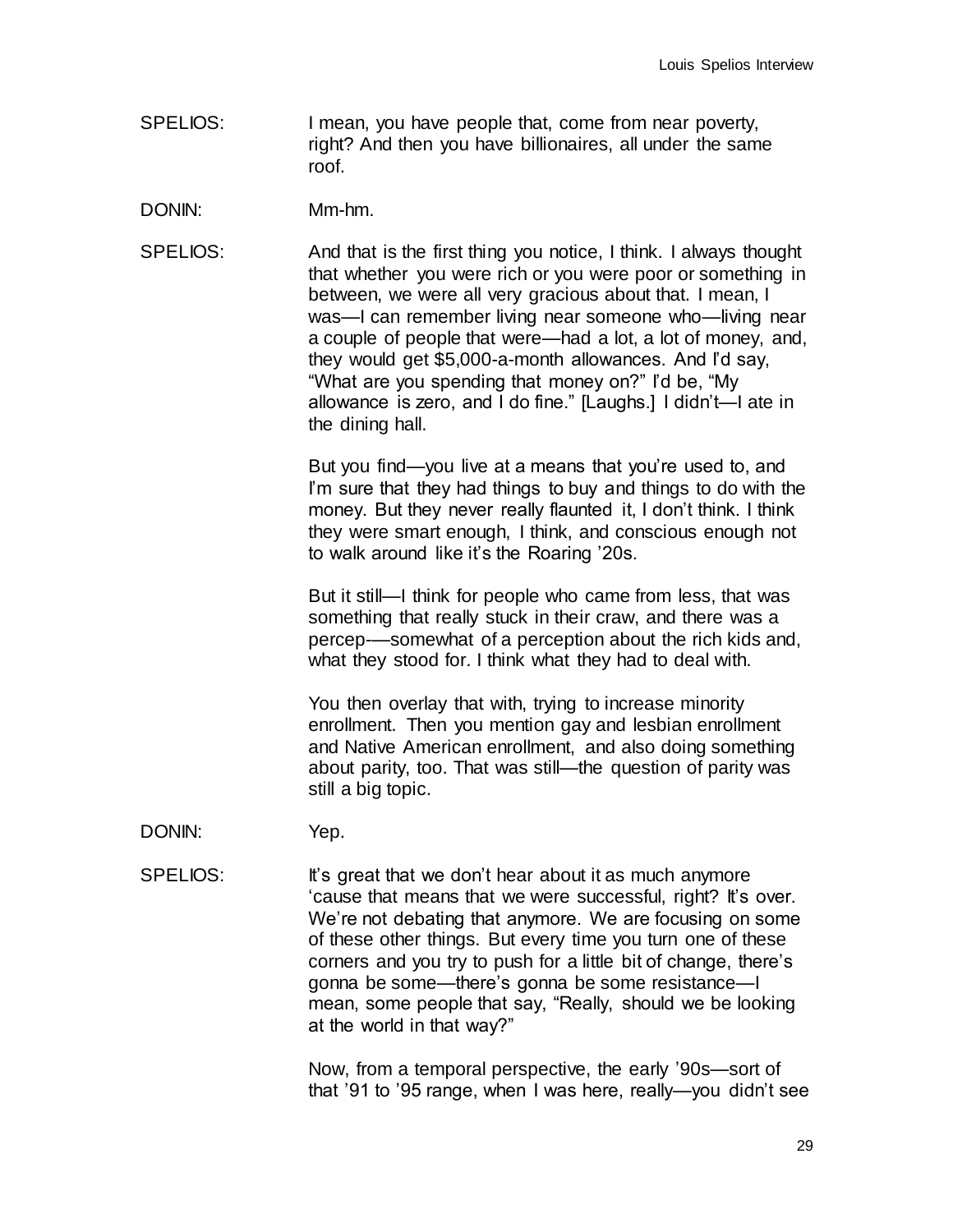a lot of change in terms of the real face of the Dartmouth population. It was relatively static, I think, from a perspective of the number of minorities—religious, ethnic composition, et cetera—again, the real gap that was being closed was really I think basically women.

After I left—I think if you kind of look at maybe the classes of '98, '99 and then afterwards, that's when you saw a lot of this progress, right? That's when I think the face of this campus really started to change fairly dramatically.

DONIN: Mm-hm.

SPELIOS: And now, you look at some of the numbers—what, it's, like, 40 percent of the incoming class are students of color. That's huge. We were not 40 percent. I mean, we might have been 20 or somewhere in there. That's one thing—do not quote me on this 'cause I'm not sure exactly. But it was somewhere in that range. And—and I think it's a result of a lot of things. I mean, one thing is obviously the focus and effort being put on it.

> But it's also how Dartmouth is perceived in some of these communities, and that took—getting back—you mentioned President Freedman. That's really what he was doing. You can't point to those years when he was president and say that, you can see a real change. But Jim Freedman said, "We need to do something about this," and so you start laying the groundwork. You tell the admissions office that, "We need to start sending people to some of these communities. We need to start sending people to some of these states, regions where, we don't see a lot of applicants."

I mean, I'll speak personally for a second. I moved to Atlanta 15 years ago, and, you look at who was being sent to Dartmouth from Atlanta. It's very homogeneous. I mean, they were from a handful of high schools, and they all kind of were about the same, right? I mean, 'cause that's—it wasn't that the admission office was doing anything wrong; they were doing their job and admitting the right people. But they weren't getting the applicants, right?

And so in those days you might have gotten 100 applicants from the entire state of Georgia. Today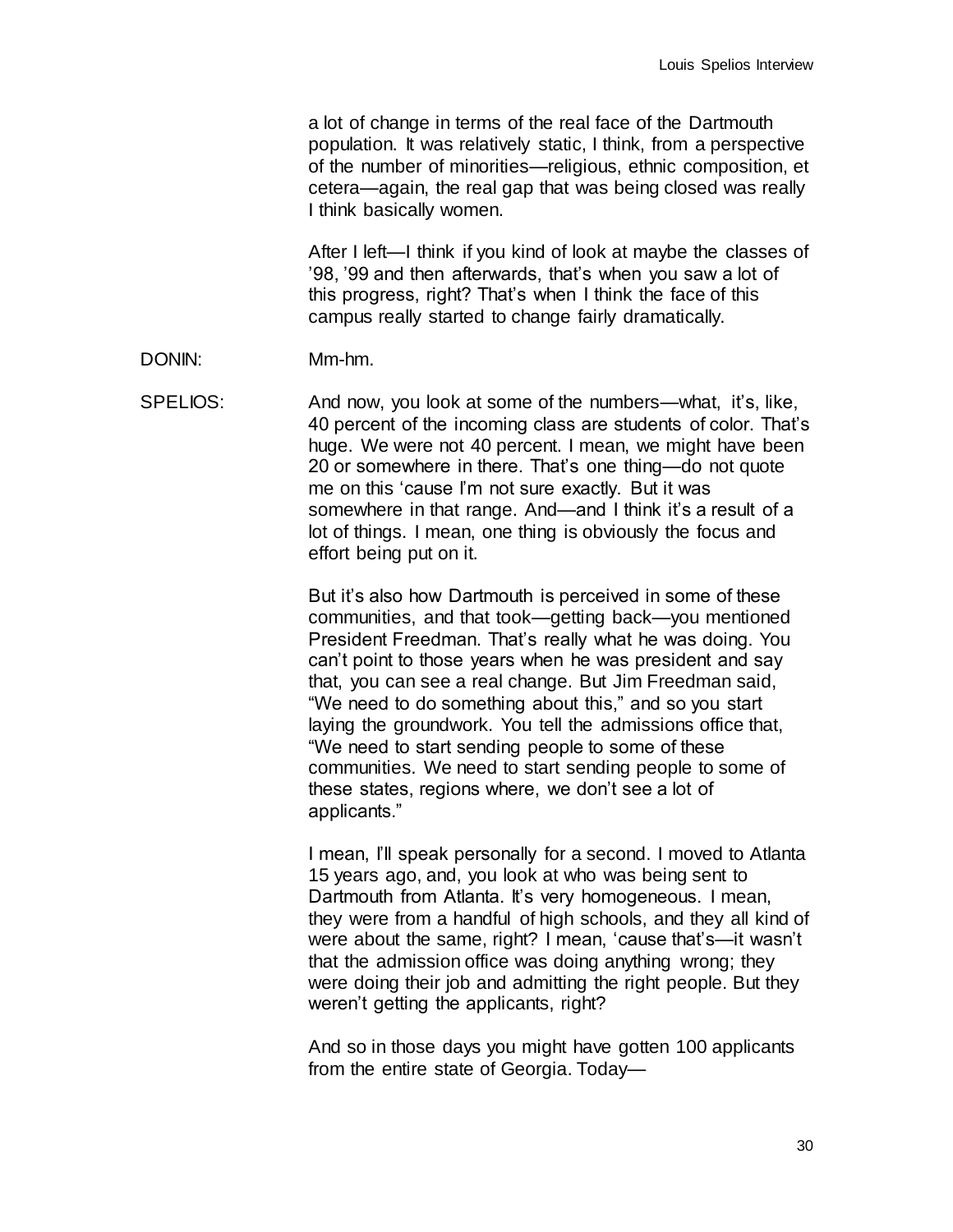DONIN: Wow!

SPELIOS: Yeah. Now, today it's 450, okay?

DONIN: Mm-hm.

SPELIOS: And there are high schools that appear on these lists now that some people have never heard of.

- DONIN: Weren't there before.
- SPELIOS: Never. I mean, because the guidance counselors in those schools, the students didn't know Dartmouth. Either maybe some of them never heard of it, and if they had heard of it, it's, "Oh, it's that place back East that's, for rich people." Or whatever perception—or "It's that place back East that has all those crazy conservatives, that run the *Dartmouth Review*." Whatever happened to be out there that was easy to find.
- DONIN: Right.
- SPELIOS: And so you're kind of commencing, I think, in those Jim Freedman years in really accelerating—when Jim Wright became president and certainly, Jim Kim, and I think it's gonna—obviously it's gonna continue with Phil Hanlon—a willingness to invest the time and the money to say, "This is what Dartmouth is. This is what it can offer. This is why it's a good idea for you."

And so I now—I look at who gets admitted from Georgia and who goes, and it's a very different picture. It's concerning, I think for some people, who got very used to a certain way, being able to say, "Well, if I send my son or daughter to this particular high school, I'm halfway there." It's not true anymore. You're not—there's nowhere you can go where you're halfway anywhere, right?

- DONIN: Mmm.
- SPELIOS: I mean, everyone is kind of—the playing field is a lot more level, and, the school is a lot more willing to think a little more outside the box, I think,— and make sure that, if you admit someone from this high school who has all the goods and has performed—that you follow up with that, right?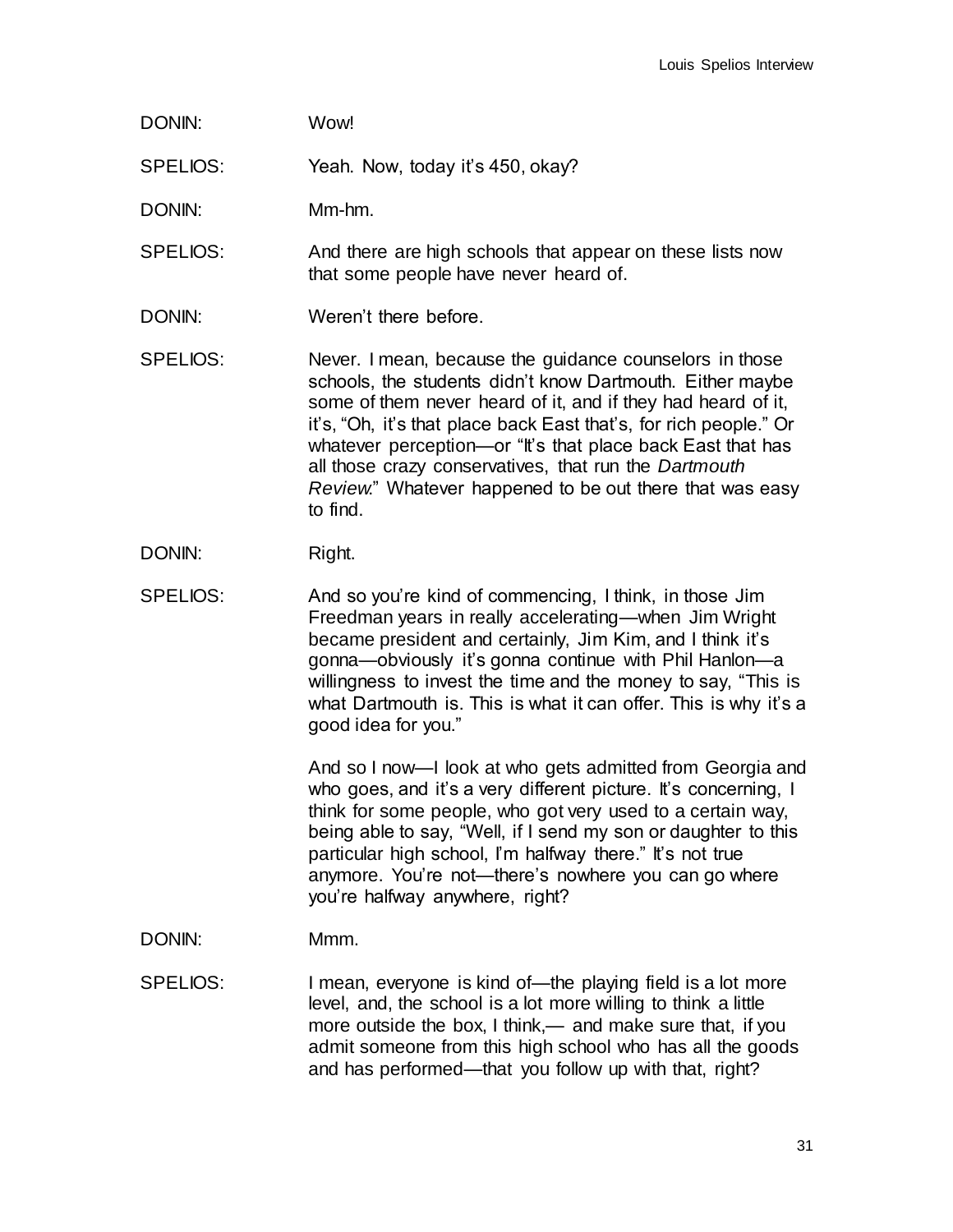## DONIN: Sure.

SPELIOS: You say to that person, "You're the first person from your high school to ever go to Dartmouth, and we want you to be an ambassador." "We want to get you excited so that you get other people excited," and that's how this grows.

DONIN: And part of making it more attractive to a more diverse population obviously is diversifying the faculty as well,—

SPELIOS: Exactly, yeah.

DONIN: —which—the same thing is happening.

SPELIOS: It is. It is. And, again, I think you—it's something that as an alum I am less connected to,—

DONIN: Right.

SPELIOS: — — might? I hear about it, I see the results of it, but, I am—the alumni are intricately involved in the admission of students. I mean, this is a place that—we have a lot, a lot of interest, and we have the opportunity. We don't get invited to participate at faculty conversations. And so I know it's happening, and I see the results of it, and I know from, my own involvement in some of the organizations that I'm involved with here, that it has been an absolute priority, and can you date it back to really that same genesis, that same idea that not only does the student body need to be more reflective of society as a whole if we're going to keep producing leaders, and if we're gonna keep being relevant in this 21<sup>st</sup> century, in these communities—when you invite these people to come here, they've got to have the same conclusion: "Well, how is Dartmouth relevant to the way that *I* see the world?" "Are there people here who really understand what it's like to be me?"

> And so—and I'm very proud of the efforts they're making. Now, that's all to say that with minority faculty hiring, I think the same is true with female faculty hiring. There's a lot that still can get done, that needs to get done. But, from my perspective as an alum, as long as it's a priority and as long as, you can say, "This is the progress that we're making and this is sort of our plan," my view is I need to stay out of that.

DONIN: Right.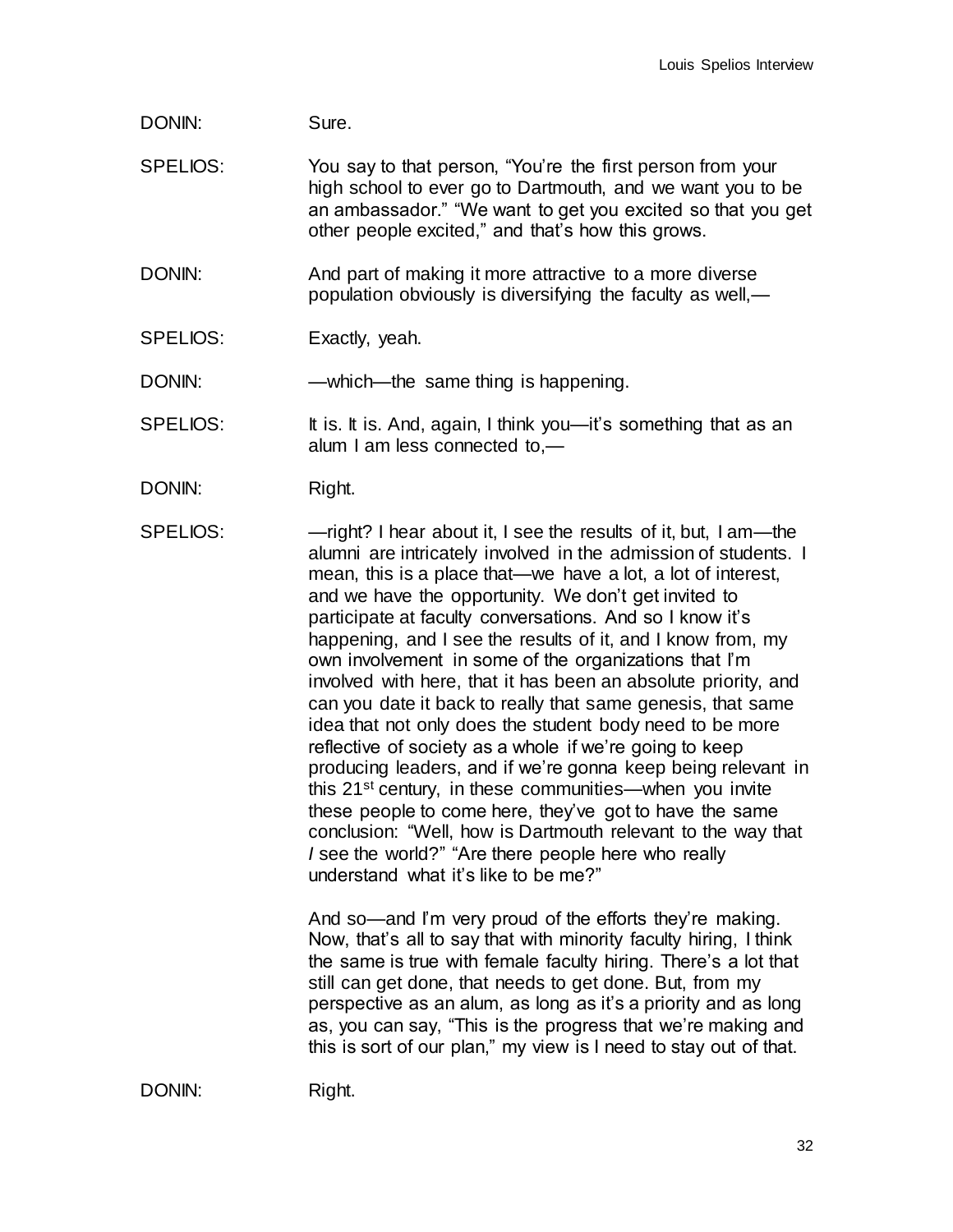- SPELIOS: That's not—that's really not my business other than just asking the question.
- DONIN: So when you graduated from here in 1995, did you take with you a sort of sense of a community of people that were going to continue to be part of your life?
- SPELIOS: Yes. And that kind of leads into sort of how I've chosen to spend my time in the years that followed. I left with, like a lot of people here, this sort of core group of people that I consider my good friends and, even kind of beyond that, good acquaintances.
- DONIN: Mm-hm.
- SPELIOS: And I—like when you're here, you have to make an effort, and I always—it was worth it to me to stay connected to those people, and they felt the same way. And so that has endured over all of these years, and I talk to other alumni, and I hear the same thing, which I think is wonderful, that people really think it's important to stay in touch with people here and to continue this community that they've developed.

Now, I mentioned to you that I went to Vanderbilt for law school, and you talk about culture shock. I mean, this was the reverse culture shock for me. I mean, I went to Nashville. *Oh, my goodness!* And then I moved to Atlanta. *Oh, my goodness!* again. And so I—and I did these things intentionally. I mean, I'm not complaining. I mean, I wanted to—I wanted to vary my life experience. I felt it was important not to spend my entire life in the Northeast, notwithstanding kind of who I am.

- DONIN: Mmm.
- SPELIOS: But, when I was down there—I think—one thing—law school was busy, so I didn't—I was really a lot more focused on just making sure I was doing well and that I was gonna get myself positioned the way I wanted to be positioned. But once I'm out of law school and I'm in Atlanta, I looked around and I didn't know anybody. And so the idea developed—it kind of jumped to me—said, *It would be efficient if not wise to at least reach out to the Alumni Club and let 'em know I'm here*?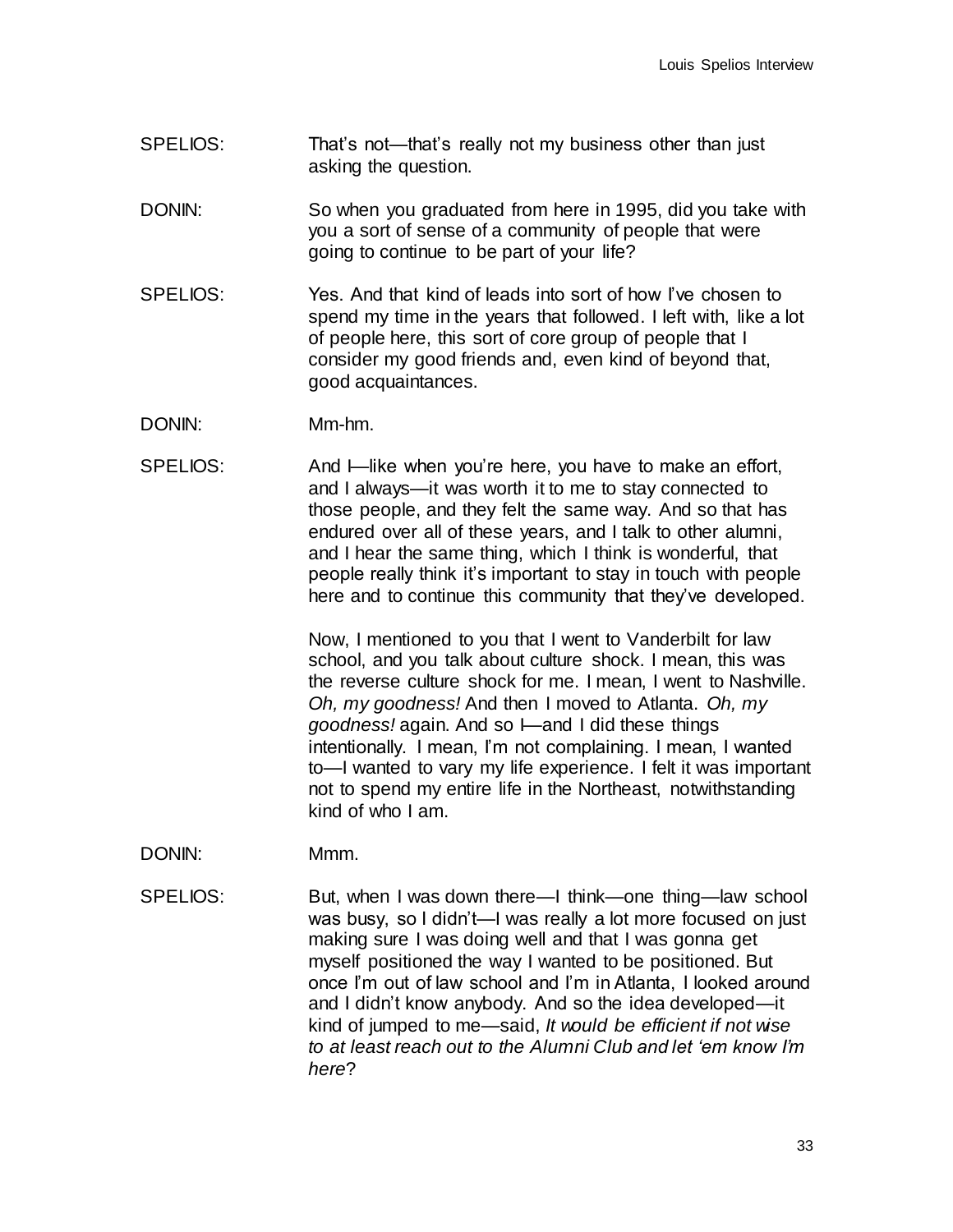## DONIN: Mm-hm.

SPELIOS: *And say that "If you're doing anything, let me know. Get me on your mailing list."* And so I did that, and that led to, "Would you be interested in interviewing?" "Of course." And so I got myself very involved in the interviewing process, and once I started doing that, I started to meet other alums that do that as well, and we started to spend some time together, realizing that—we weren't in the same class. In many ways we're not even in the same generation. But really saying, "Wow! This is an amazing use of time," 'Cause we all have this common experience, and we love talking about it. And because we're like people, it's fun to hang out.

> And so I started to push myself further and further into kind of what I might call the alumni world. And as I did that, an opportunity developed at the Georgia club level for me to be in charge of young alumni affairs, and so I did that, ultimately went on and became president of the club. And that then yielded a whole host of things. I mean, you kind of know and you probably have seen this—where I've gone on and— I've gone—become president of my class, I'm president of the Class Officers' Association, I'm now gonna be president of the Alumni Council. I mean, all these things were, for me, the—the whole point was community. The whole point was I really—I really enjoyed this experience, and I think it's important that other people have that experience and that there is such an incredible opportunity to continue what you started here and that somebody needs to make sure that that's made available.

> And, when you look at what's going on this weekend, not only with the inauguration but also class officers' weekend we have three hundred-and-something class officers coming up. That's an amazing statement, that once a year we get three hundred-something alumni leaders that go up to all get together and talk about how we can do *that* better—I mean, how can we take, again, this kind of concept of community and push it out so that more and more people feel connected to the college?

And, this—I think it's something that is unique about Dartmouth. I talk to people who go to other schools or who went to other schools, similarly situated schools. A lot of them don't have this. I mean, they have versions of it. Every marquee school has an equivalent of an alumni council,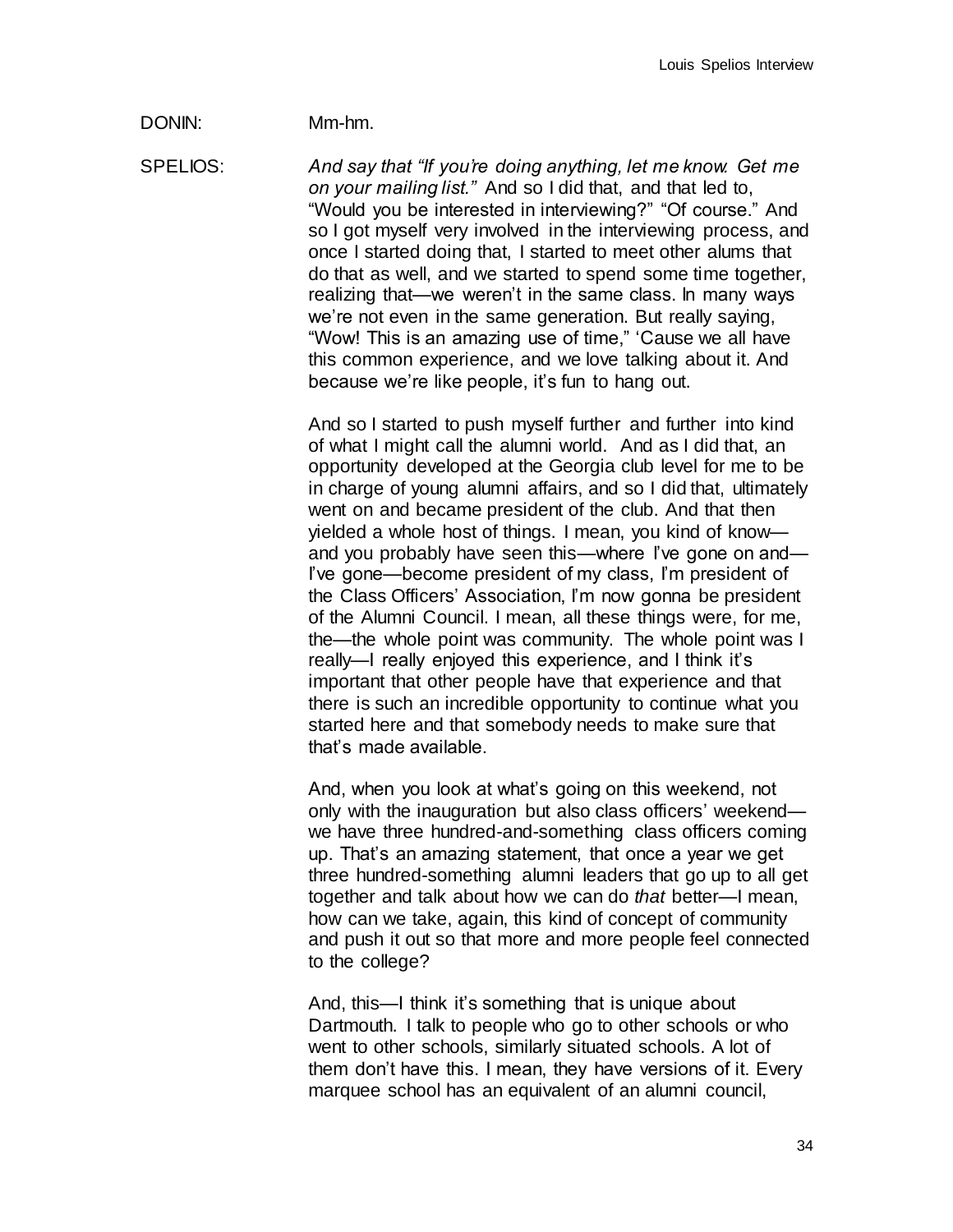right? But, it's—I won't mention any particular school names, but one very particular one that I know—it's used to recognize big donors. So, if you get to a certain level of philanthropy, they will put you on what is the equivalent of the Alumni Council.

Well, there's no asking, "Well, when that person was placed in that chair, did they want to do anything other than give money? What is *their* sense of community?" In my mind, yeah, that's a nice pat on the back, but, you can also get that by writing a letter or having the president call and say thank you, right?

And so to me—like, when you say there's an alumni council, I then ask the question, "Well, what do you do? What is the point of the alumni council? How often do you meet? I mean, what are your stated goals? What are you doing to make sure that the alumni are plugged in, involved, reacting, responding, contributing to the life on this campus and essentially taking the community that's here and then projecting it out, throughout wherever you happen to live?"

And so, I—it started from the, *I need to know people.* And this particular community was the most welcoming, and in my mind, once I recognized that, I just kept going. And, I've loved every minute of it.

- DONIN: And it's ongoing for you.
- SPELIOS: Yeah.
- DONIN: It's not gonna change once you stop being president of the Alumni Council.
- SPELIOS: No, it's not. I mean, there will always be—for me, there will always be a place and a reason for me to keep giving—to keep that up and—and I don't need a title to do it. This is something that I want to do, and you're absolutely right: I'll do this for the rest of my life.

DONIN: Mmm.

SPELIOS: Because it's important to me, and I think it needs to be important for anyone who was privileged enough to go here.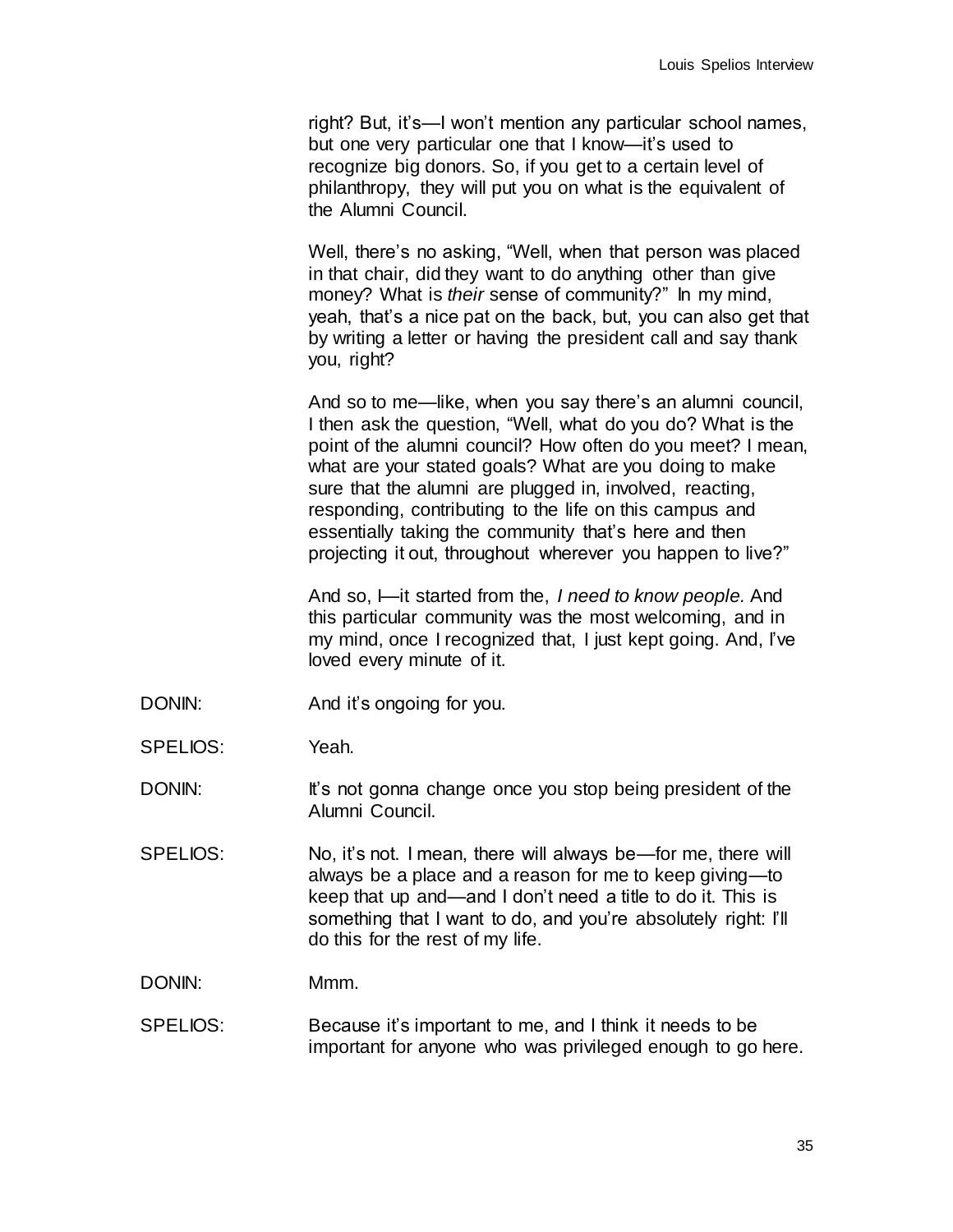- DONIN: Mmm. And do you think—the way your community evolved from when you started here to now—how has it changed?
- SPELIOS: I find that I am—I think that when you're here, you tend to spend a lot of time with people that are close to you, physical proximity, right? And that becomes one, two, three degrees of separation. And so there are a lot of people that I didn't know when I was here, that were in my class and were around, that I meet through this work, that—for the life of me, I have no idea why I didn't know them. I mean, in some cases they were in my classes or they knew a friend of mine. And so it's changed in the sense that it's gotten a lot—better rounded.
- DONIN: Right.
- SPELIOS: When you're here, I kind of think of it like in clumps, right?
- DONIN: Yes.
- SPELIOS: There was sort of the Hinman clump—or the Choates clump or the government major clump or the guys who were on the radio clump. And so that's true with everybody. If you were in a Greek house, that would have been your house. Or if you were on a sport team, it would have been your team or whatever. And it has something to do with how you're spending your time. I think that gets smoothed out with the years, that, you start to look at some of these clumps or these groups, and you start finding commonalities between them.
- DONIN: Yes.
- SPELIOS: And social media is great for this, right? And you can go onto Facebook or LinkedIn, and it's people you may know, and you—*Really?!*
- DONIN: [Laughs.]
- SPELIOS: I have that epiphany—I have it on Facebook or LinkedIn, but I have it when I do this, too.
- DONIN: Sure.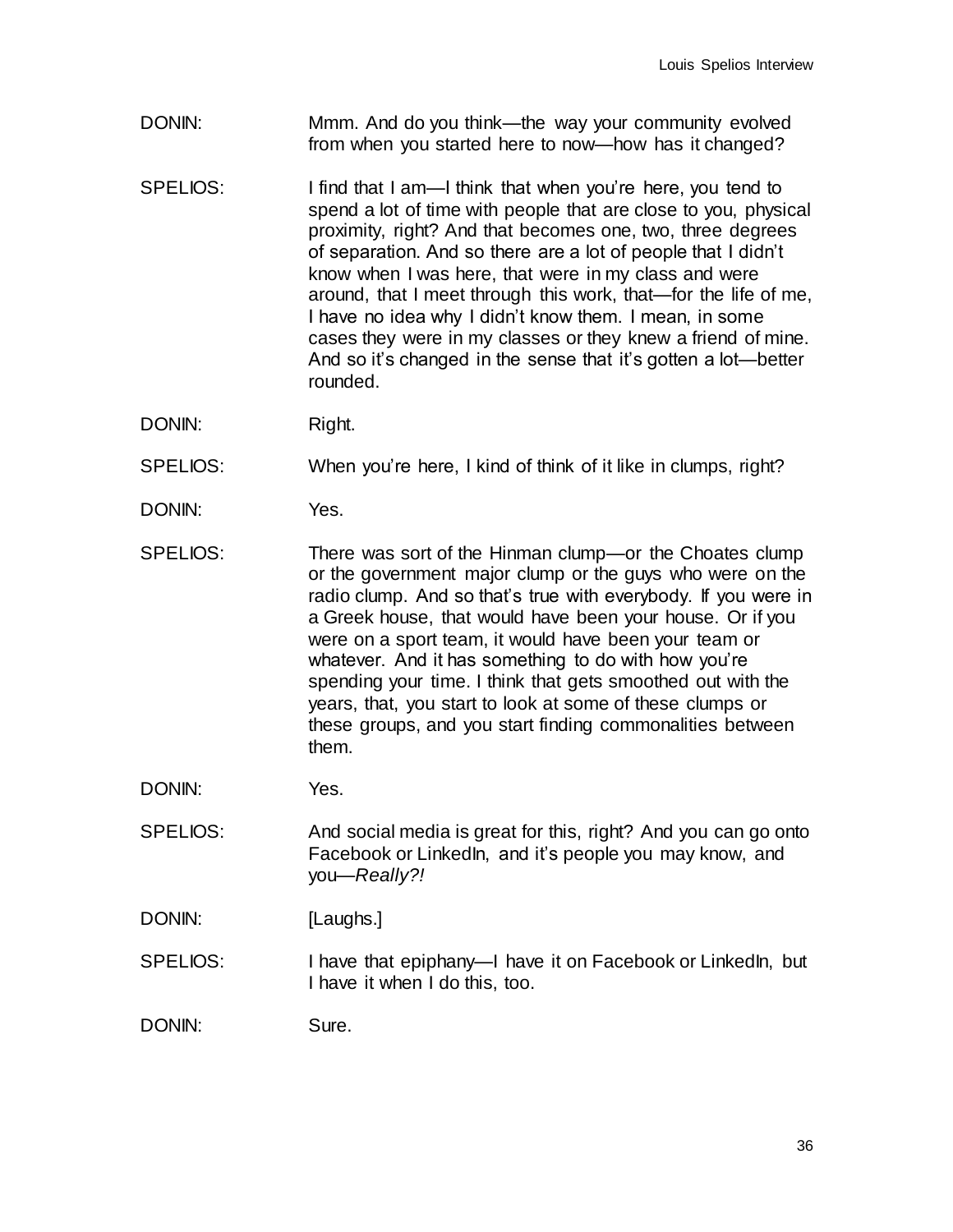SPELIOS: Like, really! I never knew that there was that close of a connection between these two people and that—and I didn't know one of them. So—

DONIN: That's a common theme, people saying that once you become an alum, your group—it grows.

- SPELIOS: Yes.
- DONIN: It's like a spider web.
- SPELIOS: Yes. Yeah.

DONIN: Connections.

- SPELIOS: And it keeps going.
- DONIN: Yeah.
- SPELIOS: And so by the time you come back for your  $20<sup>th</sup>$  or your  $50<sup>th</sup>$ or hopefully your 75<sup>th</sup>,—

DONIN: Yes.

- SPELIOS: —that you look back on it and you will be stunned at how wide that web is and how the community that exists here facilitates that. The work that the Alumni Office does, the alumni volunteers do, the people on DCF—all of them. They do—to push that and make it available to you, is really—and it gets back to sort of what—what I believed I saw when I was 14, 15 in some of these alums. There was something there was a spark there that—and I told you I looked at other schools and I did interviews with alumni at these other schools, and it was not the same experience. You just felt like they—it was a little more like, "Yeah, I'm really proud I went to  $X$ ,  $Y$ ,  $Z$ . It's a good school." But you didn't—the passion wasn't there. But invariably, in these Dartmouth alums, it was always there. It was infectious, really.
- DONIN: It's interesting—another sort of—taking that one step farther: A lot of the people that we've interviewed who did in fact feel that they didn't belong at Dartmouth, for various reasons, and who left here sort of disconnected from it—they say that for one reason or another, they've been pulled back here—

SPELIOS: Mm-hm.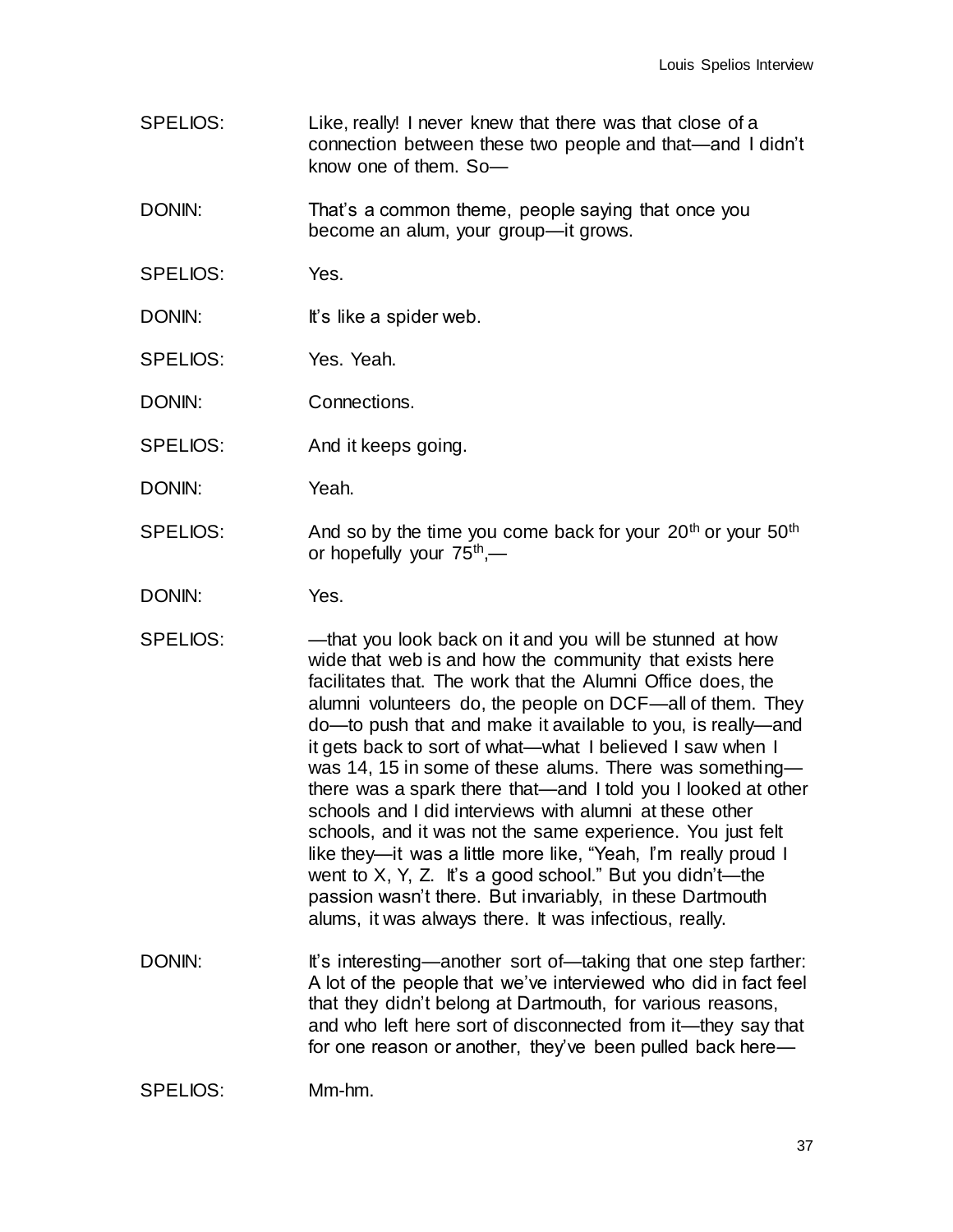| DONIN:          | -for a reunion.                                                                                                                                                                                                                                                                                                                                                                                                                         |
|-----------------|-----------------------------------------------------------------------------------------------------------------------------------------------------------------------------------------------------------------------------------------------------------------------------------------------------------------------------------------------------------------------------------------------------------------------------------------|
| SPELIOS:        | Yeah.                                                                                                                                                                                                                                                                                                                                                                                                                                   |
| DONIN:          | And the people who, when they were undergrads, would<br>never have given them the time of day-                                                                                                                                                                                                                                                                                                                                          |
| SPELIOS:        | Yes.                                                                                                                                                                                                                                                                                                                                                                                                                                    |
| DONIN:          | -or they felt that they could connect with because they were<br>big man on campus and whoever—that all of that seems to<br>melt away-                                                                                                                                                                                                                                                                                                   |
| <b>SPELIOS:</b> | Yeah.                                                                                                                                                                                                                                                                                                                                                                                                                                   |
| DONIN:          | -when you come back here.                                                                                                                                                                                                                                                                                                                                                                                                               |
| <b>SPELIOS:</b> | It does.                                                                                                                                                                                                                                                                                                                                                                                                                                |
| DONIN:          | So things that were barriers to people feeling like they<br>belong are dropping away.                                                                                                                                                                                                                                                                                                                                                   |
| <b>SPELIOS:</b> | Well, I attribute some of that to just how old you are when<br>you're here.                                                                                                                                                                                                                                                                                                                                                             |
| DONIN:          | Sure.                                                                                                                                                                                                                                                                                                                                                                                                                                   |
| <b>SPELIOS:</b> | It kind of gets back—I mean, again, I keep going back to<br>this, but sort of where you lived on campus question, right?                                                                                                                                                                                                                                                                                                                |
| DONIN:          | Mm-hm.                                                                                                                                                                                                                                                                                                                                                                                                                                  |
| SPELIOS:        | So you create a hierarchy that perpetuates the sell as to<br>where it's fun to live and where it's not. That also exists, I<br>think, socially on campus. I mean, applying or giving some<br>credence to the criticism about the Greek system, which is<br>that there feels like there may be a hierarchy that has<br>developed, not only into whether you're a member or you're<br>not a member but also which house you're in, right? |
| DONIN:          | Sure.                                                                                                                                                                                                                                                                                                                                                                                                                                   |
| SPELIOS:        | There was, I can remember—and I'm not sure what the<br>ranking is today, but I remember when I was here that there<br>were—that you could list—it's true with the fraternities less                                                                                                                                                                                                                                                     |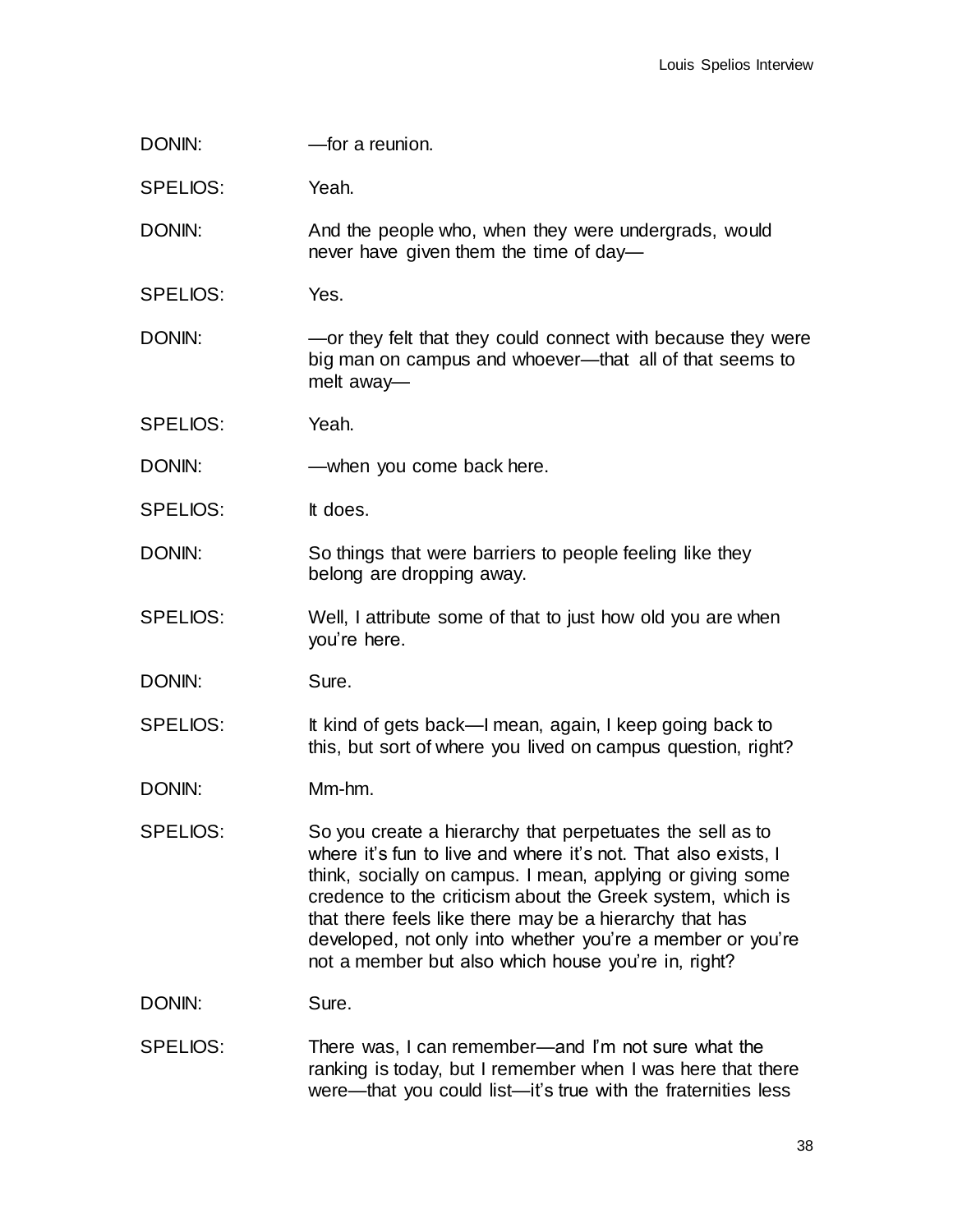than sororities—but you can sort of list an order where was most prestigious versus the least, right? I mean, if you had your druthers, what would be your first choice? And I suspect that still exists today.

Now, if you were to carry that on and say, "Well, if you are a brother in this fraternity that everybody says is number one," and let's say, even go farther and say you become president of that fraternity; now that, by definition, means you're a pretty big person on this campus. I mean, you're very, very relevant. You have accomplished something that a lot of people want to accomplish.

And I think that when you're 21, that makes perfect sense. I think when you're 40, it's—who cares, right?

- DONIN: Right.
- SPELIOS: I mean, it doesn't matter. You start doing some of those things in real life—I mean, value judgments are made about what people do as a career, what some people do with their money, how much they have. I mean, so you start doing that again. But I think it's a lot rougher because, as you mature, you can pick any one of these categories and—you want to say it's money. Well, there are a lot of Dartmouth alumni who have no interest in making money. Let me rephrase that. They have no interest in making a lot of money, right?
- DONIN: Right.

SPELIOS: I mean, it's not like—having money for money's sake isn't a value to them. You don't have those kinds of distinctions being drawn on campus when you're 21 when, there's kind of a general perception that someone who is president of this fraternity is really the big man on campus or is the head of the women's basketball team, right? These are things these are the things that everyone decides they're gonna value.

> And so I do understand that. But I don't think that by merely taking it all away that you solve the problem because I don't think it's the institutional issue; it's how 21-year-olds think. And so if you were to say, "I'm gonna mow down everything here that creates a societal structure. Well, I'm gonna take away the Greek system. I'm taking away athletics. We're going to stop admitting legacies." I mean, whatever bothers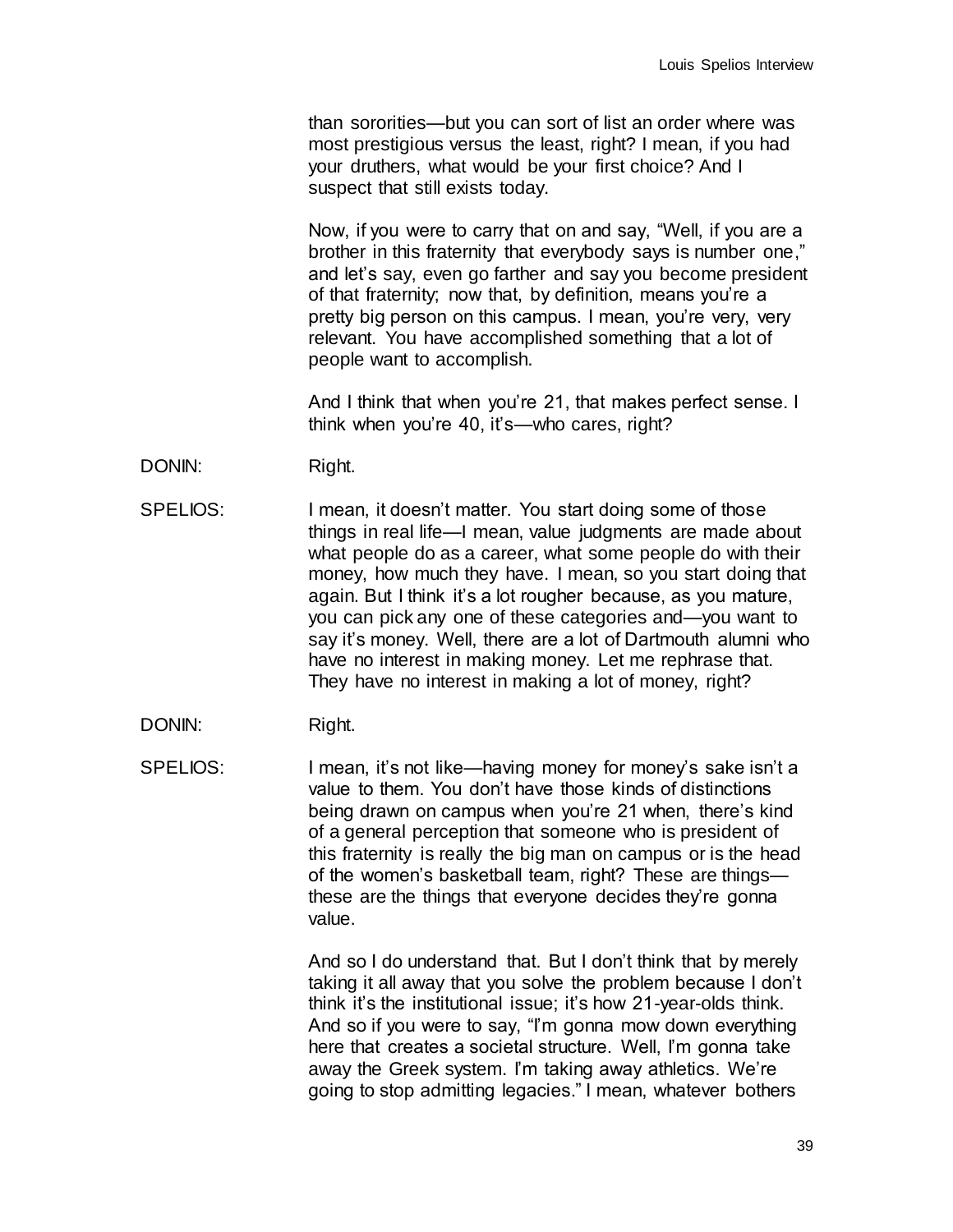you about inequality—and say, "And now we're gonna put 1,000 people on this campus and we're gonna tell 'em to go learn," they will find a way, in a matter of days, to make decisions about who's better and who's worse.

- DONIN: Establish a pecking order.
- SPELIOS: Absolutely. And so I see that as a human condition. It just so happens that on this campus there are things that are they're institutions that allow a defined pecking order to occur, and it just—instead of dreaming it up, it's already there for you. And I think it's incumbent—and this gets back to my own experience, the way I looked at all of this, is you get what you ask for, and you get something because you want it. And, if you're going to be passive about your college experience or about life, then you're gonna get what comes to you, whether you like it or not.

And so I just—again, my advice to anybody who's here who feels a little left out because they're not in a house or because they're not friends with the president of—pick your fraternity—well, okay. There are other things for you to do. There are plenty of other opportunities and there are certain people you can talk to, so that there's no reason why anybody should leave this college and feel like they were left out.

But it's interesting, yeah: You mentioned reunions, and that's—I mean, to me, when you look at all the work that goes into a reunion, I hear those stories, and I'm gonna say it makes it all worth it—

DONIN: Right. SPELIOS: — — might, for people—even if they spent 20 years or they spent 30 years feeling that way and you finally get 'em to come back and they start talking to all these people and they walk out saying, "Wow, this was just wonderful. I finally feel like I'm part of this community." Like, that's precisely what we wanted to have happen. And it's too bad that you spent 30 years feeling otherwise because we probably could have addressed it a long time ago. They probably could have addressed it while you were here, it's just—for one reason or another, you fell through the cracks, or maybe there was some self-segregation that was going on as well that somebody, just didn't proactively address.